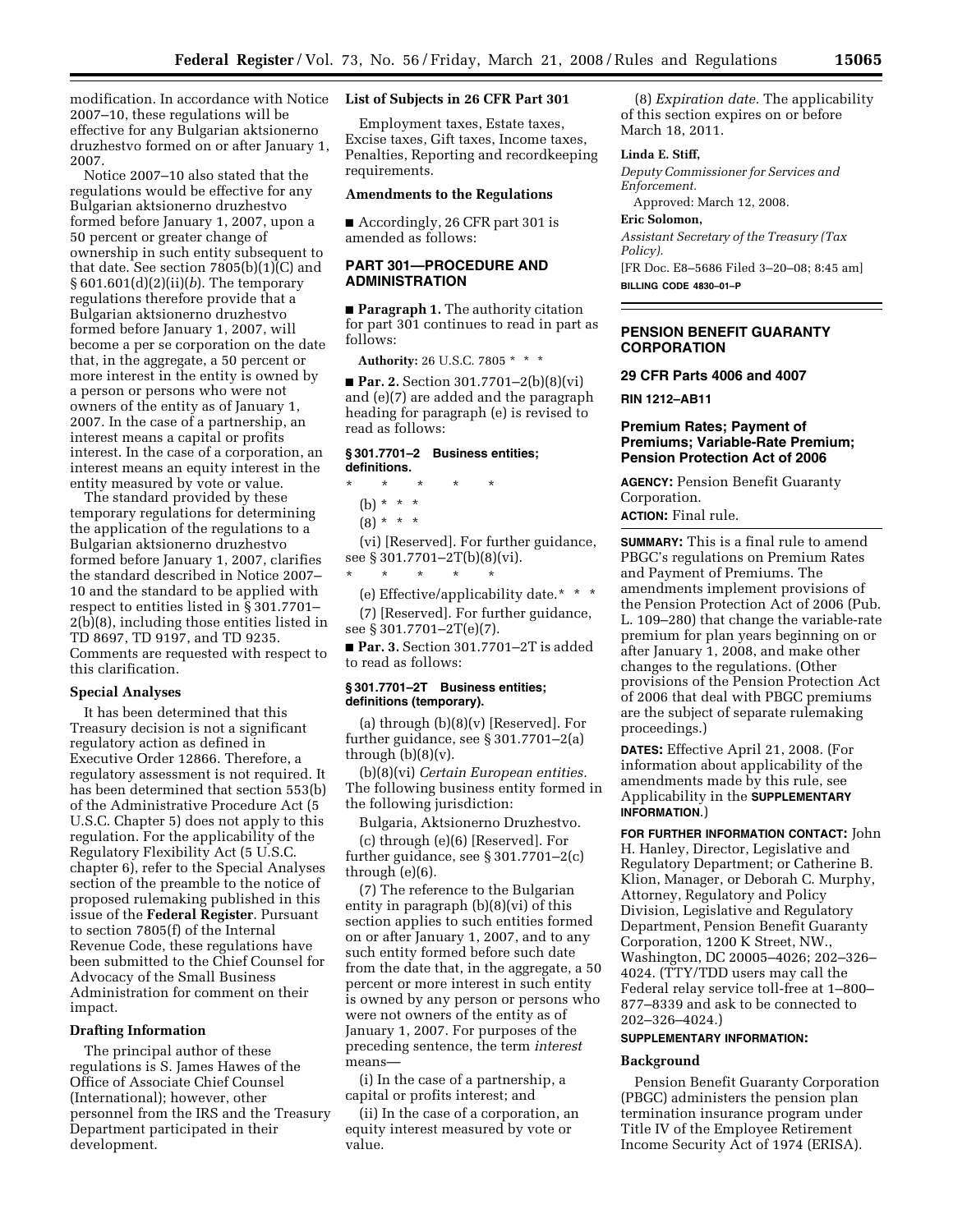Pension plans covered by Title IV must pay premiums to PBGC. The flat-rate premium applies to all covered plans; the variable-rate premium applies only to single-employer plans. Section 4006 of ERISA deals with premium rates, including the computation of premiums. Section 4007 of ERISA deals with the payment of premiums, including premium due dates and interest and penalties on premiums not timely paid, and with recordkeeping and audits.

On August 17, 2006, the President signed into law the Pension Protection Act of 2006, Pub. L. 109–280 (PPA 2006). PPA 2006 makes changes to the funding rules in Title I of ERISA and in the Internal Revenue Code of 1986 (Code) on which the variable-rate premium is based. Section 401(a) of PPA 2006 amends the variable-rate premium provisions of section 4006 of ERISA to conform to those changes in the funding rules and to eliminate the full-funding limit exemption from the variable-rate premium.

On May 31, 2007 (at 72 FR 30308), PBGC published in the **Federal Register**  a proposed rule to amend PBGC's regulations on Premium Rates (29 CFR part 4006) and Payment of Premiums (29 CFR part 4007) to implement the amendment to ERISA section 4006 made by PPA 2006. (PPA 2006 also includes other provisions affecting PBGC premiums that were not addressed in the proposed rule, including provisions that cap the variable-rate premium for certain plans of small employers, make permanent the new ''termination premium'' (created by the Deficit Reduction Act of 2005) that is payable in connection with certain distress and involuntary plan terminations, and authorize PBGC's payment of interest on refunds of overpaid premiums. Those provisions are or will be the subject of other rulemaking actions. See, for example, PBGC's final rule published December 17, 2007 (at 72 FR 71222).) PBGC received comments on the proposed rule from two commenters—an actuary and an organization representing plan sponsors and service providers. The comments are discussed below with the topics they relate to.

The final rule is nearly the same as the proposed rule. In addition to changes prompted by public comments, PBGC has added two definitional crossreferences, clarified the definition of ''new plan,'' eliminated unnecessary verbiage from one of the due date rules, clarified the relationship between the funding interest rate transition rule and the premium funding target, extended the small-plan deadline for making certain elections, clarified how

participants are counted for purposes of determining plan size, provided illustrations of the provision on vesting, and clarified the provision dealing with plans to which special funding rules apply. These changes are discussed below. There are also a few merely editorial refinements in the proposed rule's regulatory language.

# **Overview of Regulatory Amendments**

For purposes of determining a plan's variable-rate premium (VRP) for a premium payment year beginning after 2007, the rule requires unfunded vested benefits (UVBs) to be measured as of the funding valuation date for the premium payment year. The asset measure underlying the UVB calculation is to be determined for premium purposes the same way it is determined for funding purposes, except that any averaging method adopted for funding purposes is disregarded. The liability measure underlying the UVB calculation is to be determined for premium purposes the same way it is determined for funding purposes, except that only vested benefits are included and a special premium discount rate structure is used. Filers may make an election (irrevocable for five years) to use funding discount rates for premium purposes instead of the special premium discount rates.

The rule revises the premium due date and penalty structure of the existing regulation to give some plans more time to file and others the ability to make VRP filings based on estimated liabilities and then follow up with amended filings to adjust the VRP without penalty. Three special relief rules for VRP filers are eliminated as no longer appropriate or necessary, and two new relief rules are added.

The rule also explains when certain benefits are considered ''vested'' and makes some other changes unrelated to PPA 2006. For example, the rule provides explicitly that (in the absence of an exemption) a premium filing made on paper or in any other manner other than the prescribed electronic filing method (applicable to all plans for plan years beginning after 2006) does not satisfy the requirement to file. It also clarifies and strengthens recordkeeping and audit provisions.

A more detailed discussion follows.

### **Variable-Rate Premium Determination Dates**

Under ERISA section 4006(a)(3)(E)(i) and (ii), a plan's per-participant VRP for a plan year is generally—

\$9.00 for each \$1,000 (or fraction thereof) of unfunded vested benefits [''UVBs''] under the plan as of the close of the preceding plan year.

divided by the plan's participant count as of the close of the preceding plan year. (Under ERISA section  $4006(a)(3)(H)$ , added by section 405 of PPA 2006, the per-participant VRP is capped at \$5 times the participant count as of the close of the prior plan year for certain plans of small employers. The cap provision is the subject of another rulemaking.) Under ERISA section 4006(a)(3)(A)(i), the per-participant VRP is multiplied by the number of participants ''in [the] plan during the plan year'' to yield the total VRP. The existing premium rates regulation treats all of these provisions as referring to a single determination date. In most cases, this is the last day of the prior plan year; it is the first day of the premium payment year (the plan year for which the premium is being paid) for two categories of plans: new and newly covered plans (which are not in existence as covered plans on the last day of the prior plan year) and certain plans involved in plan spinoffs and mergers as of the beginning of the premium payment year (which otherwise would double-count or not count certain participants and UVBs for premium purposes).

The term ''unfunded vested benefits'' (''UVBs'') is defined in ERISA section  $4006(a)(3)(E)(iii)$ . In section  $4006(a)(3)(E)(iii)$  before amendment by PPA 2006, ''UVBs'' is defined as unfunded current liability (a term found in the funding provisions of the Code and Title I of ERISA) determined by counting only vested benefits and using a special interest rate and (under certain circumstances) a special measure of plan assets. PPA 2006 changes the funding rules for single-employer plans, eliminating the concept of current liability for plan years beginning after 2007. (As discussed below, certain plans will not use the new funding rules until a later date.) To conform to this change, PPA 2006 changes the definition of UVBs in ERISA section  $4006(a)(3)(E)(iii)$ . As amended by PPA 2006, for plan years beginning after  $2007$ , section  $4006(a)(3)(E)(iii)$  provides that ''UVBs''—

means, for a plan year, the excess (if any) of \* \* \* the funding target of the plan as determined under [ERISA] section 303(d) [corresponding to Code section 430(d)] for the plan year by only taking into account vested benefits and by using the interest rate described in [ERISA section  $4006(a)(3)(E)(iv)$ , over \* \* \* the fair market value of plan assets for the plan year which are held by the plan on the valuation date.

New ERISA section 303(g) says that with certain exceptions not relevant here, ''all determinations under this section [which includes the definition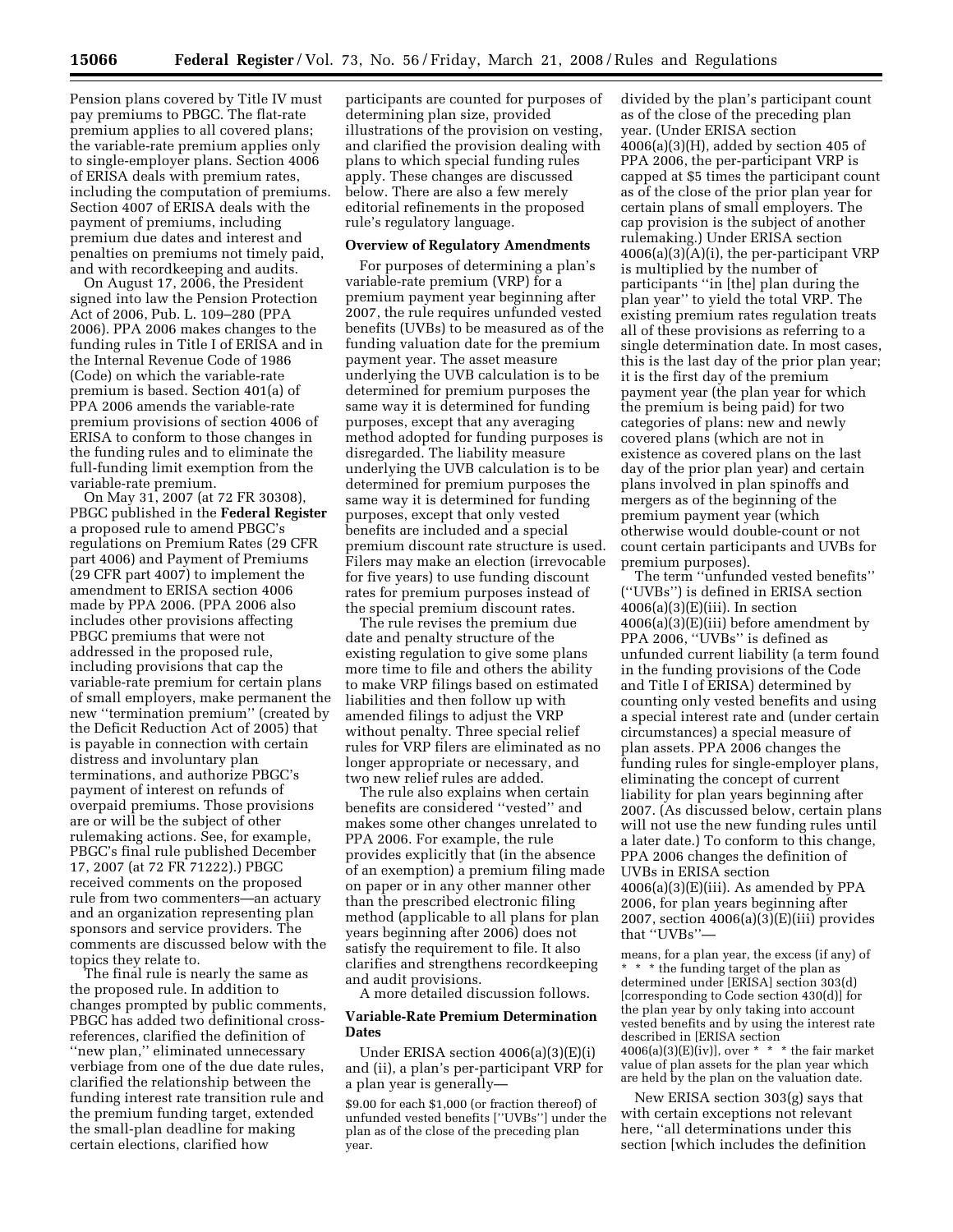of ''funding target'' in section 303(d)(1)] for a plan year shall be made as of the valuation date of the plan for such plan year.'' Thus PBGC concludes that the ''valuation date'' for plan assets referred to in new section 4006(a)(3)(E)(iii) is the valuation date determined under section 303(g)(2). In general (under section  $303(g)(2)(A)$ , the valuation date for a plan year is the first day of the plan year, but certain small plans may designate a different valuation date (under section  $303(g)(2)(B)$ ), which may be any day in the plan year.

The change in the definition of UVBs thus creates ambiguity about the date as of which UVBs are to be measured. Section 4006(a)(3)(E)(ii), which was not changed by PPA 2006, refers to two plan years—the ''plan year'' for which the VRP is being paid (the premium payment year) and the ''preceding plan year,'' at the close of which UVBs are to be measured. New section  $4006(a)(3)(E)(iii)$  refers only to the "plan" year'' in defining UVBs. And a plan's funding target and assets—the elements of UVBs—are to be measured as of the valuation date, which need not be the close of the plan year and which for many plans (those not small enough to elect otherwise) must be the beginning of the plan year.

To resolve the statutory ambiguity, PBGC is adopting a rule regarding the date as of which UVBs are to be measured. In view of the following considerations, PBGC is requiring that UVBs be measured as of the valuation date in the premium payment year rather than a date in the prior plan year.

Historical data indicate that most premium filers use beginning-of-theplan-year valuation dates for funding purposes; under PPA 2006 many of them will be required to do so. Although funding valuations don't themselves produce UVB numbers that can be used for VRP purposes, they involve the gathering of the same basic data for analysis, and the valuations are done in the same way, simply using different assumptions. It would be burdensome and impractical to require plans that must do funding valuations as of the first day of a plan year to do separate valuations as of the last day for VRP purposes.

Requiring a funding valuation done as of the first day of the prior plan year to be ''rolled forward'' to the last day of the prior plan year is likewise burdensome and impractical. Instructions for ''rollforwards'' would necessarily be complex, especially in light of the new ''segment rate'' interest assumption under ERISA sections 303(h)(2)(C) and  $4006(a)(3)(E)(iv)$  as amended by PPA 2006. And ''rolled-forward'' valuations

would tend to be inaccurate because correcting for the many changes in circumstances that can occur during the course of a year involves a significant element of estimation.

Furthermore, basing the VRP on a valuation done in the premium payment year reflects a plan's current funding status much better than basing it on a valuation done in the prior year, especially a valuation done as of the first day of the prior year. And with some changes (discussed below) in PBGC's premium due date and penalty rules, there will be adequate time for plans to compute premiums based on a premium payment year valuation.

Accordingly, this rule requires that UVBs be measured as of the valuation date for the premium payment year (referred to as the ''UVB valuation date'') and adjusts premium due dates and penalty rules to accommodate the fact that this UVB valuation date is later (by at least a day and in some cases perhaps as much as a year) than ''the close of the preceding plan year,'' the date used under section 4006(a)(3)(E) before amendment by PPA 2006. (No change is made in the date as of which participants are counted, which the regulations as amended by this final rule refer to as the ''participant count date.'')

### **Variable-Rate Premium Computation**

As noted above, UVBs under PPA 2006 are based on a plan's funding target and the market value of its assets. Under new ERISA section 303(d)(1), as set forth in section 102 of PPA 2006, ''the funding target of a plan for a plan year is the present value of all benefits accrued or earned under the plan as of the beginning of the plan year.'' But new ERISA section 303(g) makes clear that the funding target is to be determined as of the valuation date, which for small plans may not be the beginning of the plan year. PBGC thus believes that what ERISA section 303(d)(1) requires is that the benefits to be valued as of the valuation date are those accrued as of the beginning of the plan year. If the valuation date is later than the first day of the plan year, accruals after the beginning of the plan year are to be ignored.

The situation regarding assets is similar. New ERISA section 4006(a)(3)(E)(iii)(II) refers to ''the fair market value of plan assets for the plan year which are held by the plan on the valuation date.'' Under new ERISA section 303(g)(4)(B), however, plan assets as of a valuation date later than the first day of the plan year do not include contributions for the plan year made during the plan year but before

the valuation date or interest thereon. PBGC interprets section  $4006(a)(3)(E)(iii)(II)$  as incorporating this rule, as well as the corresponding rule for prior-year contributions in section  $303(g)(4)(A)$ . Thus for a valuation date later than the first day of the plan year, UVBs are to reflect neither accruals nor contributions for the plan year.

In general, a plan's funding target and the value of its assets are to be determined for premium purposes the same way they are for funding purposes except as new ERISA section  $4006(a)(3)(E)(iii)$  and (iv) provides otherwise. In order to distinguish the funding target used for premium purposes from that used for funding purposes, the rule introduces the term ''premium funding target.'' In general, this means the funding target determined by taking only vested benefits into account and by using the special segment rates described in new ERISA section  $4006(a)(3)(E)(iv)$  (the ''standard premium funding target''). Those special segment rates are ''spot rates'' (based on bond yields for a single recent month), as opposed to the 24 month average segment rates used for funding purposes.

But in certain circumstances (described below), PBGC is permitting filers to use an ''alternative premium funding target'' that may be less burdensome to use than the standard premium funding target. A plan's alternative premium funding target is the vested portion of the plan's funding target under ERISA section 303(d)(1) that is used to determine the plan's minimum contribution under ERISA section 303 for the premium payment year—that is, an amount calculated using the same assumptions as are used to calculate the plan's funding target under ERISA section 303(d)(1), but based only on vested benefits, rather than all benefits.

Although instructions for annual reports on Form 5500 series for plan years beginning after 2007 are not final, PBGC expects plans to be required to compute the vested portion of the funding target (broken down by participant category) for Form 5500 filings. PBGC also expects that the final instructions will permit or require benefits to be categorized as vested or non-vested in a manner consistent with the provisions of this rule (discussed below) that explain when certain benefits are considered vested for premium purposes. The advantage to a filer of using the alternative premium funding target will be that, if the plan determines the vested portion of its funding target for purposes of the annual report (Form 5500 series) in a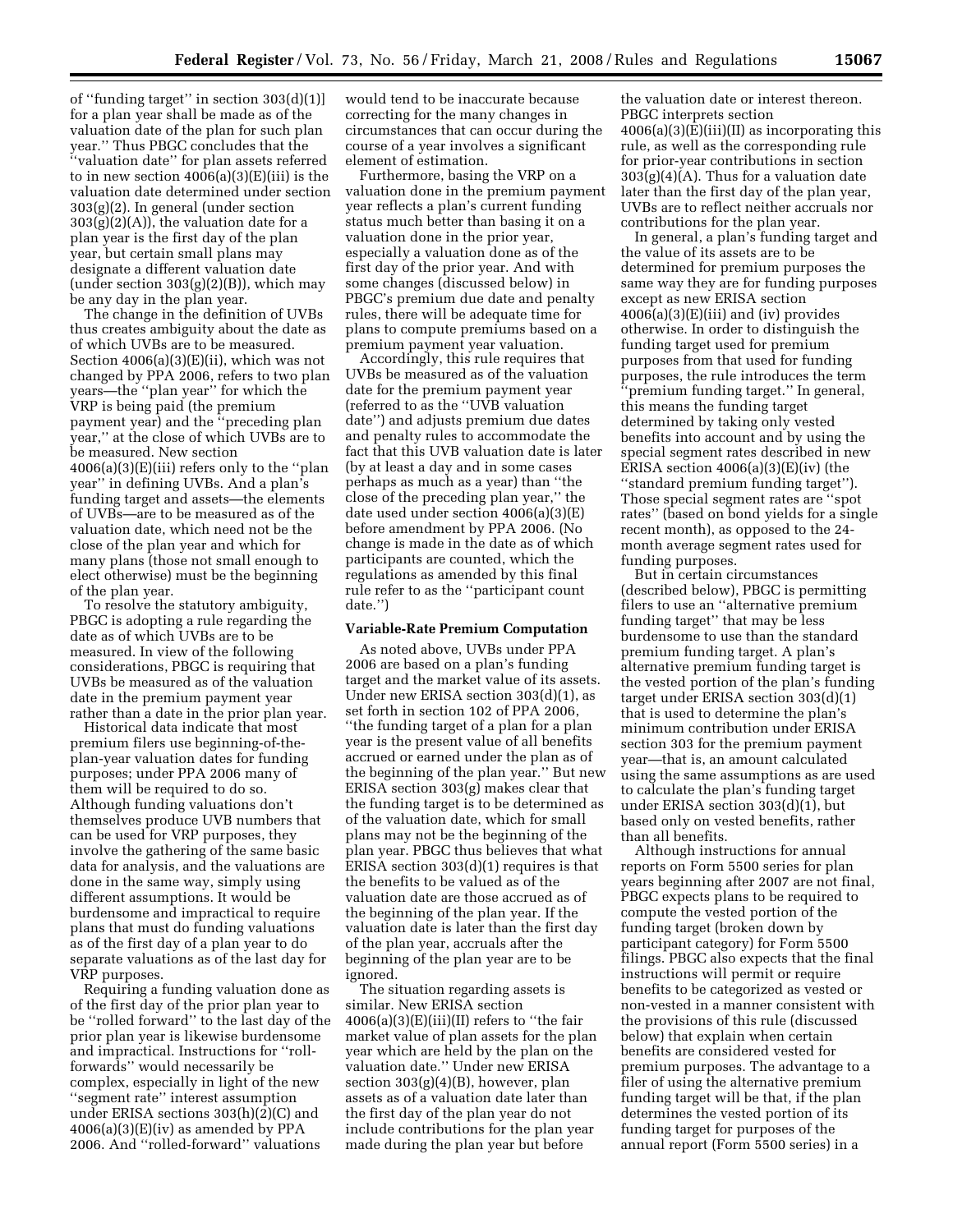manner consistent with PBGC's rules, it can use the same number for premium purposes and thus avoid having to do a second calculation for premium purposes alone.

Under the rule, the alternative premium funding target may be used where the plan makes an election to do so that is irrevocable for a period of five years. As financial markets fluctuate, the averaged rates used for the alternative premium funding target will fluctuate above and below the spot rates used for the standard premium funding target. Locking in the election for five years will keep plans from calculating the premium funding target both ways each year and using the smaller number; the reason for permitting use of the alternative premium funding target is to reduce not premiums but the burden of computing premiums. PBGC expects that normal interest rate fluctuations will make premiums computed with the alternative premium funding target—on average, over time—approximately equal to premiums calculated with the standard premium funding target. Requiring a five-year commitment to the use of the alternative premium funding target will give this averaging process time to work. If a plan administrator concludes that the averaging process has not had enough time to work by the end of the minimum five-year election period, the election may be left in place to give the averaging process more time to work.

The proposed rule required that an election (or revocation of an election) to use the alternative premium funding target be made by the end of the first plan year to which it would apply. The final rule changes the election/ revocation deadline to the VRP due date for the first plan year to which the election or revocation would apply. This will allow an election or revocation to be made at the same time as a plan's VRP filing for the first plan year to which it applies, even if the plan year ends before the due date (such as for a small plan (as discussed below) or a short plan year). And since the VRP depends on whether an available election or revocation is made, there is no need for the election/revocation deadline to be later than the VRP due date if the VRP due date occurs before the end of the plan year. PBGC plans to provide for such elections and revocations in its electronic premium filing application.

The proposed rule did not explicitly address the applicability of the transition rule in ERISA section 303(h)(2)(G) to the calculation of the premium funding target. Section 303(h)(2)(G) calls for a two-year

transition from the current liability interest rate to the new segment rates for purposes of determining the funding target. However, in describing the interest rate to be used in determining the standard premium funding target, ERISA section  $4006(a)(3)(E)(iv)$  (as added by PPA 2006) refers only to subparagraphs (C) and (D) of ERISA section 303(h)(2), not to the funding interest assumption as a whole. Thus, the fact that there is a transition rule for funding purposes does not mean that there is a transition rule for premium purposes.

Furthermore, since the current liability interest rate is not the interest assumption that has heretofore been used to determine UVBs, a literal application of the section 303(h)(2)(G) transition rule would lead to illogical results. The only reasonable way the transition rule could be applied to the calculation of the standard premium funding target would be by reading into section 303(h)(2)(G) (for premium purposes) a reference to the required interest rate heretofore used to determine UVBs, rather than the current liability interest rate that section 303(h)(2)(G) actually refers to. Accordingly, the proposed rule did not provide for the applicability of the transition rule to the determination of the standard premium funding target, and the premium filing instructions that PBGC submitted for approval by the Office of Management and Budget when the proposed rule was published reflected this. Section 4006.4(b)(2)(ii) of the premium rates regulation, as amended by the final rule, makes this point explicit.

The alternative premium funding target, on the other hand, is based directly on the funding target under ERISA section 303(d)(1), which will be calculated using the transition rule (unless elected out of under ERISA section  $303(h)(2)(G)(iv)$ . Thus the alternative premium funding target will clearly reflect the provisions of section 303(h)(2)(G), just as it will reflect the provisions of section 303(h)(2)(D)(ii) (election to use the full yield curve instead of segment rates) or section 303(h)(2)(E) (election of ''applicable month'' for determining the yield curve). PBGC believes that this point is clearly implicit in the language of the proposed rule, and has not changed that language for the final rule.

Since new ERISA section 4006(a)(3)(E)(iii)(II) speaks explicitly of the ''fair market value'' of assets, PBGC concludes that it would be inconsistent with the statute to permit or require the use of the averaging process described in new ERISA section 303(g)(3)(B) or the reduction of assets by the prefunding and funding standard carryover balances described in new ERISA section 303(f)(4). (The existing premium rates regulation also provides that credit balances do not reduce assets for premium purposes.)

As noted above, however, PBGC believes that adjustments must be made for contributions as described in new ERISA section 303(g)(4). Similar adjustments are required under the current premium rates regulation. For simplicity, PBGC is providing that the adjustments are to be made using the effective interest rates determined for funding purposes, rather than effective interest rates computed on the basis of the premium segment rates. This will mean that the adjustments do not have to be calculated twice (once for funding purposes and again for premium purposes), and plans can use for premium purposes a figure for the value of assets that they are expected to be entering in the annual report (Form 5500 series). PBGC anticipates that the differences between funding and premium rates and the periods of time over which these rates are applied for this purpose will be small enough to justify this simplification. And as funding rates fluctuate above and below premium rates, the differences in each direction should cancel out over time.

This rule does not include an ''alternative calculation method'' for rolling forward prior year values to the current year. The alternative calculation method (ACM) in § 4006.4(c) of the current premium rates regulation was instituted when much actuarial valuation work was done using hand calculators and tables of factors. Highspeed, high-memory computers are now the norm for handling both data and mathematical computations. Actuarial valuations are thus much faster now. Furthermore, the segment rate methodology for valuing benefits does not lend itself to the kind of formulaic transformation process exemplified by the existing ACM. PBGC accordingly believes that an alternative calculation method is both unnecessary and impracticable under PPA 2006.

Noting that the proposed rule ignored premium payment year accruals in determining the premium funding target for plans with UVB valuation dates after the beginning of the year, one commenter urged that benefit increase amendments adopted after the UVB valuation date but implemented retroactively to the beginning of the premium payment year be ignored for premium purposes. PBGC is not adopting any express provision on this subject. The premium funding target is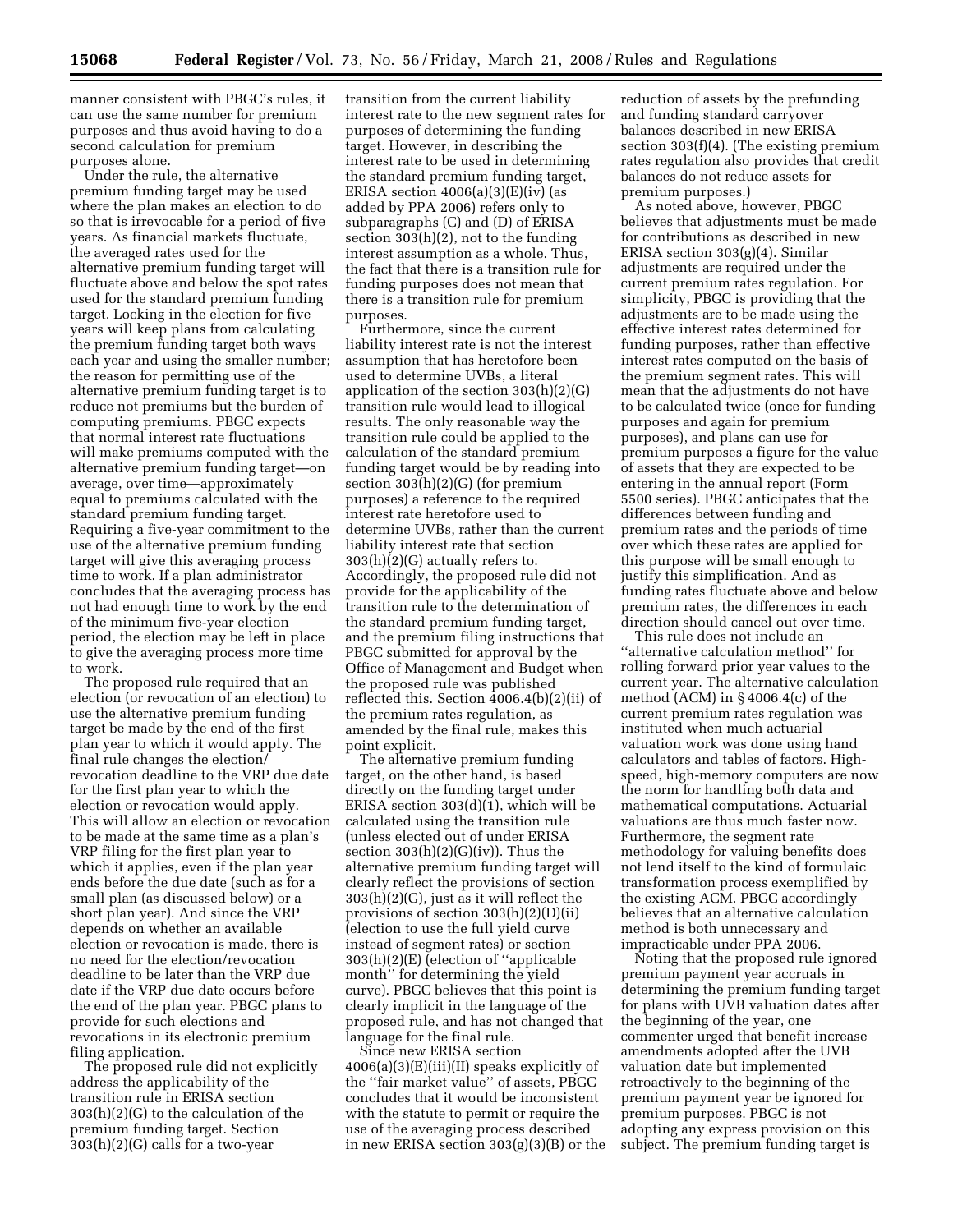based on the funding target under ERISA section 303(d); whether a benefit increase (even if retroactive) is taken into account for premium purposes depends on whether it is taken into account for funding purposes, an issue not addressed in this rule.

#### **Due Dates and Penalty Rules**

PBGC expects that most plans that are required (or choose) to do funding valuations as of the beginning of the plan year (and whose UVB valuation date is thus the first day of the premium payment year) will be able to determine their UVBs by the VRP due date currently provided for in PBGC's premium payment regulation (generally, the middle of the tenth full calendar month after the beginning of the plan year). But there are some circumstances that can make timely determination of the VRP difficult or impossible: for example, use of a valuation date after the beginning of the plan year (applicable to small plans only) or difficulty in collecting data (e.g., because of the occurrence of unusual events during the preceding year). To deal with such circumstances, PBGC is revising its premium due date and penalty structure to give smaller plans more time to file and larger plans the ability to make VRP filings based on estimated liabilities and then correct them without penalty. The following detailed discussion of the due date and penalty structure is followed by a summary table.

PBGC's current due date structure for flat- and variable-rate premiums is based on two categories of plans: those that owed premiums for 500 or more participants for the plan year preceding the premium payment year (''large'' plans) and those that did not. The new structure is based on three categories. The large-plan category remains the same. A new "mid-size" category consists of plans that owed premiums for 100 or more, but fewer than 500, participants for the plan year preceding the premium payment year. A category of ''small'' plans includes all other plans. The participant count for this purpose will continue to be the prior year's count; the rule provides uniform language for determining both singleand multiemployer plans' participant counts for determining due dates, eliminating a slight language difference in the existing regulation.

The final rule makes clear that the number of participants used for determining plan size is the participant count used for purposes of the flat-rate premium (not the number of participants whose benefits are taken into account in computing the VRP).

Since both flat-rate and variable-rate premium due dates are based on plan size, plan size must be determinable for plans (such as multiemployer plans) that do not compute the VRP. Furthermore, the VRP does not reflect the number of participants directly except for certain plans of small employers that are subject to a VRP cap based on the number of participants (in which case it is the flat-rate participant count that is used). Tying plan size to the flat-rate premium participant count is consistent with the existing regulation.

The 100-participant break-point between the small and mid-size categories approximates the break-point in the PPA 2006 funding rules between plans that are required to use beginningof-the-year valuation dates under ERISA section  $303(g)(2)(A)$  and those permitted to use another date under ERISA section 303(g)(2)(B). The correspondence with the valuation date provision is only approximate. Under the valuation date provision, PPA 2006 counts participants on each day of a plan year and aggregates plans within controlled groups; under the premium due date rules, participants are counted in one plan on one day. Furthermore, PPA 2006 funding rules look back to the plan year preceding the valuation year; the PBGC participant count for the plan year preceding the premium payment year is typically as of the last day of the plan year before that. Accordingly, there may be plans that are eligible to elect valuation dates other than the first day of the plan year but that do not fall into PBGC's new small-plan category. But most plans that use valuation dates other than the first day of the plan year are expected to be ''small'' under the new due date structure, and there is enough flexibility in the due date rules for large and mid-size plans to make premium filing manageable in most cases even for plans with valuation dates after the beginning of the plan year. In unusual cases, where a plan with a valuation date late in the year finds itself in the large or mid-size category, PBGC has authority to waive late premium penalties.

### *Small Plans*

For plans in the ''small'' category, all premiums will be due on the last day of the sixteenth full calendar month that begins on or after the first day of the premium payment year (for calendaryear plans, April 30 of the year following the premium payment year). This will give any small plan at least four months to determine UVBs.

The same due date will apply to both variable- and flat-rate premiums. While

there is no reason these small plans cannot determine the flat-rate premium by the current due date (the 15th day of the tenth full calendar month that begins on or after the first day of the premium payment year), PBGC wants to avoid requiring them to make two filings per year. And for simplicity, PBGC is making no distinction for due date purposes between single-employer plans that pay the VRP and singleemployer (and multiemployer) plans that do not. Small single-employer plans that qualify for an exemption from the VRP and small multiemployer plans (which are not subject to the VRP) will have the same deferred due date as small single-employer plans that owe a VRP.

#### *Mid-Size Plans*

For mid-size plans, the rule retains the current premium due date—the 15th day of the tenth full calendar month that begins on or after the first day of the premium payment year (October 15th for calendar-year plans)—for both flatand variable-rate premiums. With rare exceptions, these plans will perform valuations as of the first day of the premium payment year, and in most cases should be able to calculate UVBs by the current due date. However, in recognition of the possibility that circumstances might make a final UVB determination by the due date difficult or impossible, the rule permits VRP filings to be made based on estimated liabilities and provides a penalty-free ''true-up'' period to correct a VRP based on an erroneous estimate.

Under this provision, the VRP penalty is waived for a period of time after the VRP due date if, by the VRP due date, the plan administrator submits an estimate of the VRP that meets certain requirements and pays the estimated amount. The waiver of the penalty covers the period from the VRP due date until the small-plan due date or, if earlier, the filing of the final VRP. Interest is not suspended; if the VRP estimate falls short of the correct amount, interest will accrue on the amount of the underpayment from the date when the payment was due to the date the shortfall was paid, just as with the existing ''safe harbor'' rule for large plans' flat-rate premium payments.

The requirements for the VRP estimate are that it be based on (1) a final determination of the market value of the plan's assets and (2) a reasonable estimate of the plan's premium funding target for the premium payment year that takes into account the most current data available to the plan's enrolled actuary and is determined in accordance with generally accepted actuarial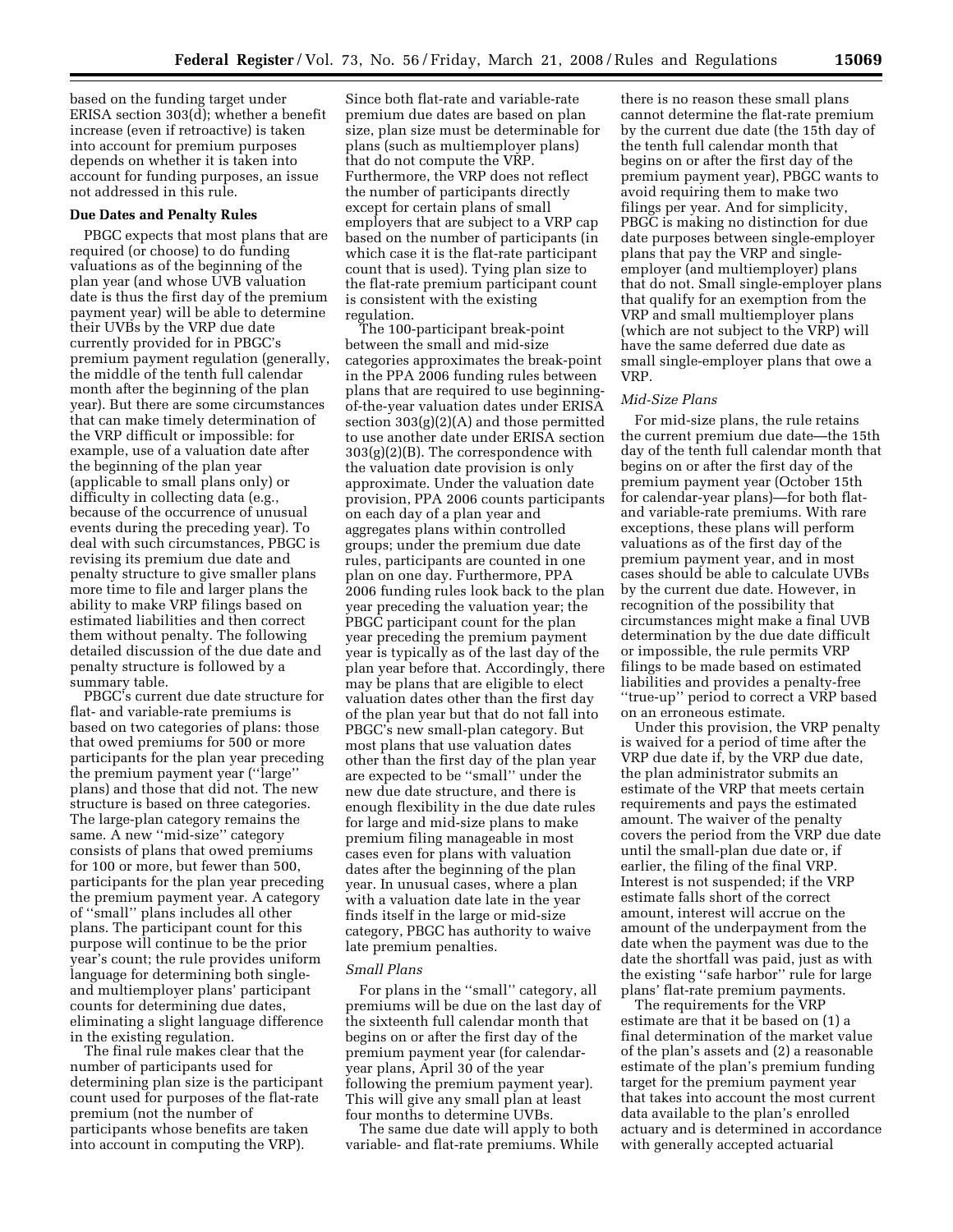principles and practices. The estimate of understated, and, if assets were the premium funding target must be certified by the enrolled actuary and, like other premium information filed with PBGC, is subject to audit. PBGC needs a good estimate of its VRP income for inclusion in its annual report, which is prepared during October (because its fiscal year ends September 30), when most plans (those with calendar plan years) submit VRP filings. Thus, it is important to have assurance that the estimate of the premium funding target has been prepared in good faith.

Since this penalty relief is based on the plan's reporting a final figure for the value of assets by the VRP due date, the relief is lost if there is a mistake in the assets figure so reported, whether the mistaken figure is lower or higher than the true figure. PBGC will consider a request for an appropriate penalty waiver in such a situation and in acting on the request will consider such facts and circumstances as the reason for the mistake, whether assets were over- or

overstated, the extent of the overstatement.

Since the provision of a period for ''truing up'' the VRP without penalty, after a filing based on an estimate, is not an extension of the VRP due date, it does not provide additional time to make an alternative premium funding target election.

#### *Large Plans*

The due date and penalty structure for ''large'' plans is the same as for ''midsize'' plans except that the early due date for the flat-rate premium under the existing regulation is retained, along with the related ''safe harbor'' penalty rules. However, there is a change in the ''safe harbor'' rules to accommodate the unlikely event that a plan might be in the small-plan category for one year but in the large-plan category for the next year. Under §§ 4007.8(f) and (g)(2)(ii) of the existing premium payment regulation, a plan may be entitled to safe harbor relief if its flat-rate filing is

consistent with its reported participant count for the prior plan year, even if the reported count is later determined to be wrong. But under the new rules, a plan that is small for one year and large for the next year will not have to report its participant count for the first year until after the flat-rate due date for the second year. Thus, to get the benefit of these special safe-harbor rules, a plan in such circumstances would have to make its final filing for the first year two months before it was due. To alleviate this problem, the rule provides safe-harbor relief for any plan whose flat-rate due date for the plan year preceding the premium payment year is later than the large-plan flat-rate due date for the premium payment year.

### *Due Date Table*

The following table shows the relevant premium due dates for small, mid-size, and large calendar year plans (as described above) for the 2008 premium payment year:

|                                                                                                                                                                            | Small plans<br>(under 100 par-<br>ticipants) | Mid-size plans<br>(100–499 participants)                                                               | Large plans<br>(500 or more participants)                                                              |
|----------------------------------------------------------------------------------------------------------------------------------------------------------------------------|----------------------------------------------|--------------------------------------------------------------------------------------------------------|--------------------------------------------------------------------------------------------------------|
|                                                                                                                                                                            | April 30, 2009                               |                                                                                                        | February 29, 2008. See flat-rate pre-<br>mium safe harbor rules.                                       |
| Flat-rate premium reconciliation due    N/A                                                                                                                                |                                              |                                                                                                        | October 15, 2008.                                                                                      |
| Variable-rate premium due    April 30, 2009                                                                                                                                |                                              | October 15, 2008. Estimate may be<br>filed and paid. See rules on cor-<br>recting VRP without penalty. | October 15, 2008. Estimate may be<br>filed and paid. See rules on cor-<br>recting VRP without penalty. |
| Latest VRP penalty starting date. If cer- $\vert$ N/A<br>tain conditions are met, penalty is<br>waived until this date or, if earlier, the<br>date the final VRP is filed. |                                              |                                                                                                        | April 30, 2009.                                                                                        |

#### **Special Variable-Rate Premium Rules**

The existing premium rates regulation includes a number of special "exemption" or "relief" rules for VRP filers. One of these—the full-funding limit exemption, which was created by statute—has been eliminated by PPA 2006. Three others—created by PBGC regulation in 1988—have lost their justification, as explained below, and PBGC is eliminating them as well. PBGC is also introducing two new ''relief'' rules.

The three regulatory special rules that are eliminated are (1) the rule that a plan with fewer than 500 participants for the premium payment year is exempt from reporting its VRP information if the plan has no UVBs (the ''small well-funded plan rule''), (2) the rule that a plan with 500 or more participants may report (and compute its VRP on the basis of) accrued rather than vested benefits (the ''large plan accrued benefit rule''), and (3) the rule that a plan may value benefits using the

funding interest rate rather than the variable-rate premium interest rate if the funding rate is less than the premium rate (the ''funding interest rate rule''). All three represent compromises between the need for accuracy in the determination of the VRP and the reporting of VRP data on the one hand and the need to reduce the burden of compliance on the other.

PBGC needs accurate data about UVBs and assets—now as in 1988—to verify the correctness of the reported VRP and for financial projections. But whereas the cost of determining this information 20 years ago could be very significant, because much actuarial valuation work was done using hand calculators and tables of factors, valuations are now computerized and thus cost less. PBGC's need for accurate data now outweighs the burden of determining and reporting the data. The elimination of these three special rules reflects that change in the balance between need and burden. Furthermore, both the ''large plan

accrued benefit rule'' and the ''funding interest rate rule'' overstate UVBs and are used by very few plans—fewer than three dozen plans used each of these two special rules for the 2004 filing year (the last year for which data are available).

In addition, one of the two new ''relief'' rules that PBGC is introducing—the new alternative premium funding target provision discussed above—provides relief for filers that might otherwise have used any of these three special rules. The alternative premium funding target provision permits the use of funding rates for premium purposes (like the ''funding interest rate rule'') without the need for a comparison of rates (albeit with a requirement for a five-year commitment). And by using the alternative premium funding target provision, plans that might have used the ''large plan accrued benefit rule'' or the ''small well-funded plan rule'' may be able to base premium reporting on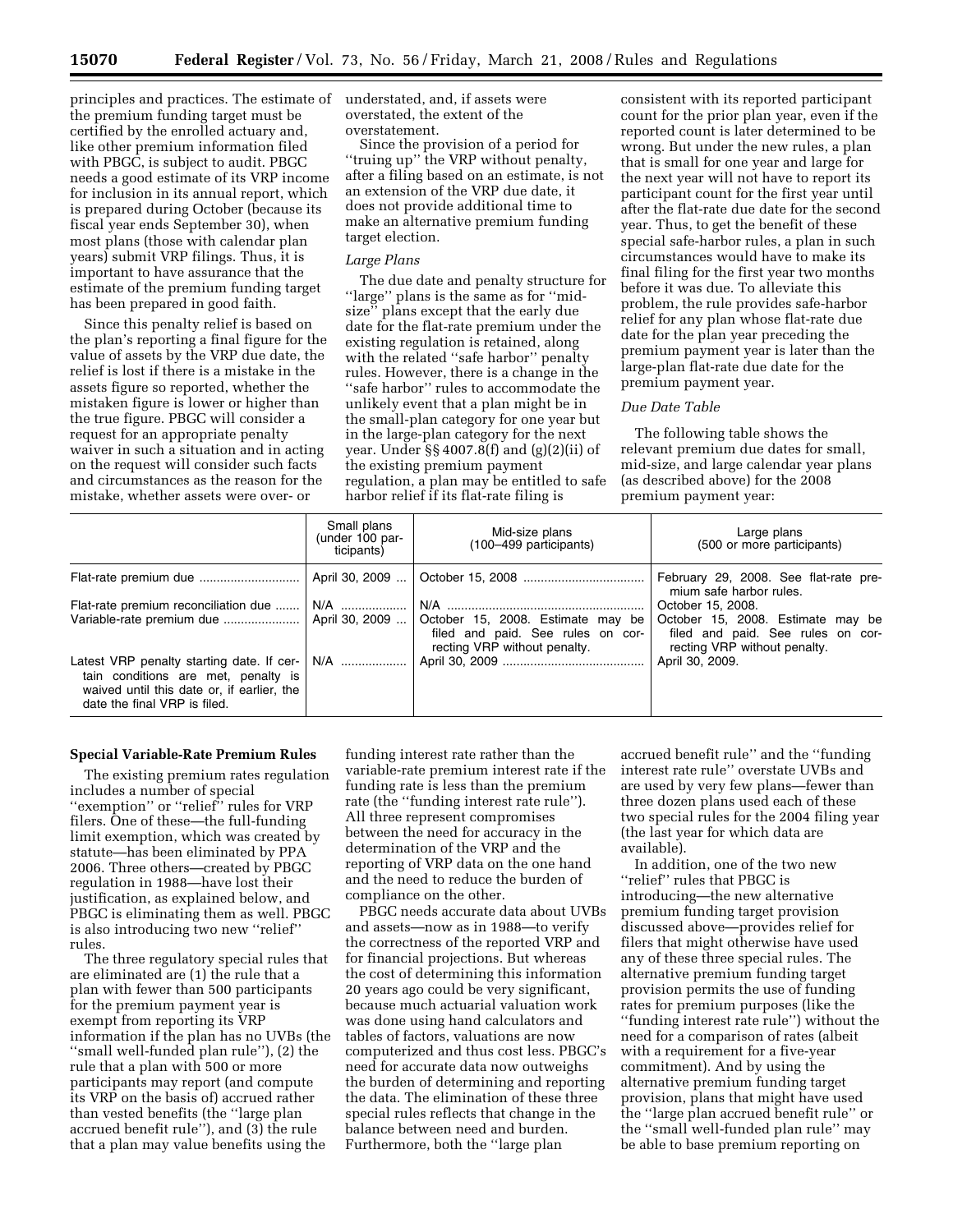figures that are computed for and included in the annual report (Form 5500 series).

PBGC's second new ''relief'' rule—in addition to the alternative premium funding target provision—is a reporting relief provision for certain smallemployer plans. Section 405 of PPA 2006 caps the VRP for certain plans of small employers, a provision that is the subject of another PBGC rulemaking proceeding. This rule exempts plans that qualify for the VRP cap and pay the full amount of the cap from determining or reporting UVBs.

### **Meaning of ''Vested''**

As discussed above, the determination of UVBs—both before and after the PPA 2006 amendments requires that only vested benefits be taken into account. PBGC believes that there is some uncertainty among pension practitioners as to the meaning of the term ''vested'' as used in ERISA section 4006(a)(3)(E). With a view to reducing uncertainty and promoting consistency in the VRP determination process, § 4006.4(d) of the premium rates regulation, as amended by this final rule, explains—for premium purposes only—when certain benefits are considered vested.

The proposed rule specified two circumstances that would not prevent a participant's benefit from being vested for premium purposes. One circumstance is that the benefit is not protected under Code section 411(d)(6) and thus may be eliminated or reduced by the adoption of a plan amendment or by the occurrence of a condition or event (such as a change in marital status). PBGC considers such a benefit to be vested (if the other conditions of entitlement have been met) so long as the benefit has not actually been eliminated or reduced. The other circumstance—applicable to certain benefits payable upon a participant's death—is that the participant is living. The benefits to which this would apply are (1) a qualified pre-retirement survivor annuity, (2) a post-retirement survivor annuity such as the annuity paid after a participant's death under a joint and survivor or certain and continuous option, and (3) a benefit that returns a participant's accumulated mandatory employee contributions. PBGC considers such benefits to be vested (if the other conditions of entitlement have been met) notwithstanding that the participant is alive. The final rule includes two illustrative examples.

There was a public comment that the vesting provision in the proposed rule did not address two types of benefits as

to which guidance was needed: Preretirement lump sum death benefits and disability benefits. PBGC does not intend new § 4006.4(d) (the vesting provision) to be an exhaustive treatment of the subject; the provision is meant merely to provide clarification for the specific cases it mentions. In response to this comment, however, PBGC is expanding § 4006.4(d) to provide that a pre-retirement lump sum death benefit (other than one that returns mandatory employee contributions) is not considered vested for premium purposes where the participant is living and that a disability benefit is not considered vested for premium purposes where the participant is not disabled.

Another commenter stated that many practitioners have not been treating as vested the benefits that PBGC would consider vested under the proposed rule and that PBGC's vesting provision is at odds with the standards (currently under revision) of the American Academy of Actuaries. The commenter expressed a preference that PBGC not adopt the proposed vesting provision and urged that the provision be applied prospectively only. PBGC acknowledges that some actuaries may not be using the interpretation of vesting prescribed by this rule but believes that many are doing so; it is precisely to promote consistency in this regard that the vesting provision—applicable for premium purposes only—is included in the rule.

For plans that have been computing UVBs without counting benefits that are considered vested under PBGC's rule, adoption of the rule may increase UVBs. As stated in Applicability below, the rule is effective for plan years beginning after 2007. Although PBGC has made no determination as to the position it may take regarding the interpretive issue for prior periods, PBGC currently has no plans to focus on this issue in audits of premium filings for plan years beginning before 2008.

### **Recordkeeping and Audits**

The rule clarifies and strengthens the provisions of the premium payment regulation dealing with recordkeeping and audits. Most of the changes simply reflect existing recordkeeping and audit practices.

In describing the premium records to be kept, the current premium payment regulation mentions explicitly only those prepared by enrolled actuaries and insurance carriers. The rule broadens this to include plan sponsors and employers required to contribute to a plan for their employees and clarifies, with a list of examples of relevant

records, that PBGC interprets the term ''records'' broadly. Similarly, the rule refers explicitly to records supporting the amount of premiums that were *required* to be paid and the premiumrelated information that was *required* to be reported (rather than just what was actually paid or reported). Where a premium or premium-related information is determined through the use of a manual or automated system or process, the rule allows PBGC to require that the operation of the system or process be demonstrated so that its effectiveness, and the reliability of the results produced, can be assessed. In addition, in situations where plan records are deficient, the rule broadens the categories of data on which PBGC may rely to establish the amount of premiums due to include not just participant count data but UVB data.

The rule also makes clear that the 45 days permitted for producing records under § 4007.10(c) applies to records sent to PBGC, not to records audited onsite (which PBGC expects to be produced much more promptly). And the rule broadens the circumstances in which PBGC can require faster submission of records. The existing regulation limits such circumstances to those where collection of money may be jeopardized. This is changed to authorize shorter response times where the interests of PBGC may be prejudiced by delay—such as where PBGC has reason to suspect that records might be destroyed or manipulated.

#### **Miscellaneous Provisions**

### *Plans Subject to Special Funding Rules*

Sections 104, 105, and 106 of PPA 2006 defer the effective date of the funding amendments for certain plans described in those sections, which in general deal with plans of cooperatives, plans affected by settlement agreements with PBGC, and plans of government contractors. Section 402 of PPA 2006 (amended by section 6615 of the U.S. Troop Readiness, Veterans' Care, Katrina Recovery, and Iraq Accountability Appropriations Act, 2007, Pub. L. 110–28) applies special funding rules to certain plans of commercial passenger airlines and airline caterers. None of these provisions affects the applicability of the amendments to ERISA section 4006 regarding the determination of the VRP. The rule provides explicitly that plans in this small group must determine UVBs in the same manner as all other plans. The language of this provision has been revised in the final rule to make this point clearer (in light, particularly, of the amendment to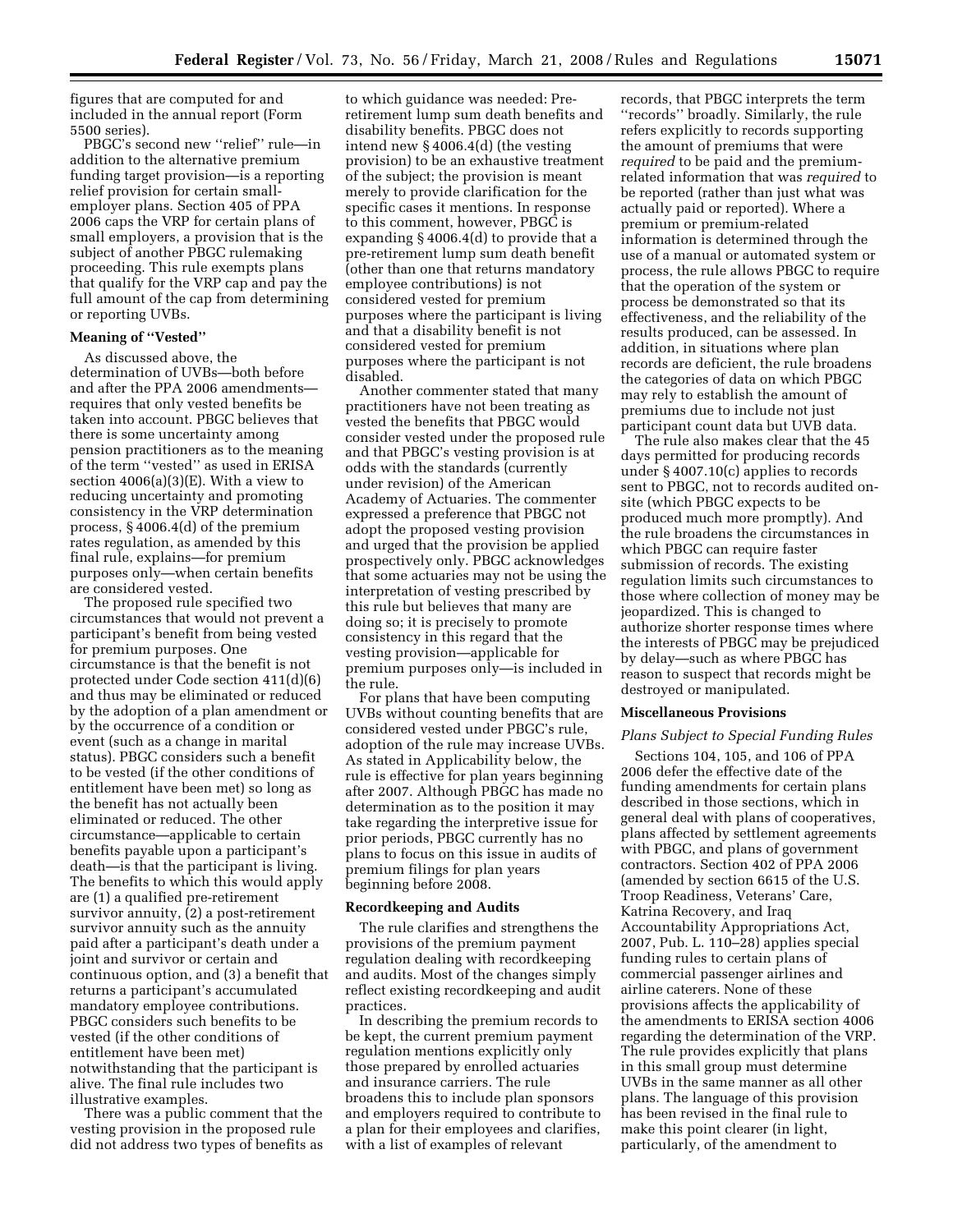section 402 of PPA 2006, which was made after the proposed rule was cleared for publication in the **Federal Register**).

# *New and Newly Covered Plans*

The rule eliminates confusing language in the existing regulations that raised questions about the determination of due dates, participant count dates, and premium proration for new and newly covered plans in certain circumstances. The new language makes clear that the first day of a new plan's first plan year for premium purposes is the effective date of the plan. The final rule goes beyond the proposed rule in this regard by revising the definition of ''new plan'' to eliminate wording that might suggest that a new plan could become effective after the beginning of its first premium payment year. These changes will obviate the need for plan administrators to choose between the effective date and the adoption date as the first day of the plan year for premium filing.

In addition, the final rule eliminates one of the alternative due date computation rules for new and newly covered plans (in new § 4007.11(c)). The proposed rule included an alternative under which the due date would be not earlier than 90 days after the plan's coverage date. This alternative is not necessary. The coverage date must fall within the premium payment year in order for premiums to be due at all, and the due date cannot be earlier than sixteen months after the beginning of that year. Thus, the due date will be at least four months (i.e. more than 90 days) after the date on which the plan became covered. Accordingly, an alternative due date that is 90 days after the coverage date would never come into play and can be eliminated from the regulation.

# *Electronic Filing Requirement*

Effective July 1, 2006, PBGC amended its regulations to require that annual premium filings be made electronically (71 FR 31077, June 1, 2006). (Exemptions from the e-filing requirement may be granted for good cause in appropriate circumstances.) For PBGC's premium processing systems to work effectively and efficiently, information must be received in an electronic format compatible with those systems; the burden of reformatting information received on paper or in other incompatible formats is significant, and the reformatting process gives rise to data errors. The premium payment regulation as amended by this rule therefore provides explicitly that, in the absence of an exemption,

premium filing on paper or in any other manner other than the prescribed electronic filing method does not satisfy the requirement to file. Thus, a penalty under ERISA section 4071 may be assessed for the period from the due date of the premium filing until it is made electronically, even if a timely paper filing is made.

# *Billing ''Grace Period'' for Interest*

The rule consolidates paragraphs (b) and (c) of § 4007.7, both of which deal with the ''grace period'' for interest on premium underpayments where a bill is paid within 30 days. No substantive change is intended.

#### *VRP Rate*

ERISA section 4006(a)(3)(E)(ii) sets the variable-rate premium at \$9 for each \$1,000 (or fraction thereof) of UVBs. Section 4006.3(b) of the existing premium rates regulation omits the phrase ''(or fraction thereof).'' The requirement is made clear in PBGC's premium instructions; the rule adds this phrase to the regulatory text.

### *Pre-1996 Penalty Accrual Rules*

The rule eliminates the pre-1996 penalty accrual rules as anachronistic.

### *Definitional Cross-Reference*

The definition of ''participant'' in § 4006.6 uses the term ''benefit liabilities,'' which is defined in § 4001.2 of PBGC's regulation on Terminology. Existing § 4006.2 (dealing with defined terms used in the premium rates regulation) does not include a crossreference to the definition of ''benefit liabilities'' in § 4001.2. This final rule corrects that omission (which was not corrected in the proposed rule).

### *Other Changes*

The rule includes a number of clarifying and editorial changes.

### **Applicability**

The regulatory changes made by this rule, like the statutory changes to the VRP, apply to plan years beginning after 2007.

## **Compliance With Rulemaking Guidelines**

## *E.O. 12866*

PBGC has determined, in consultation with the Office of Management and Budget, that this rule is a ''significant regulatory action'' under Executive Order 12866. The Office of Management and Budget has therefore reviewed the rule under E.O. 12866. Pursuant to section 1(b)(1) of E.O. 12866 (as amended by E.O. 13422), PBGC identifies the following specific

problems that warrant this agency action:

• There is ambiguity in ERISA section 4006(a)(3)(E) regarding the date as of which UVBs are to be measured. This problem is significant because, unless the statutory ambiguity is resolved, it will be unclear what date UVBs are to be measured as of.

• The statute lacks clarity and specificity in describing how UVBs are calculated. This problem is significant because, unless clarity and specificity are provided, it will be unclear how to compute UVBs.

• The statute does not expressly provide for an alternative premium funding target as described above. This problem is significant because the standard premium funding target provided for in the statute is more burdensome to use than the alternative premium funding target described above without generating significantly different premium revenue than the less burdensome alternative premium funding target.

• PBGC's existing premium due date and penalty rules do not accord well with the new rules for the date as of which and manner in which UVBs are to be determined. This problem is significant because, without changes in the due date and penalty rules, some plans may experience difficulties in paying premiums timely and without late payment penalties.

• Some existing PBGC VRP relief rules are anachronistic and some new relief provisions are warranted by statutory changes. This problem is significant because the outmoded relief rules detract from accuracy in determining the VRP and deprive PBGC of VRP data without significantly reducing burden, while statutory changes have made it possible to grant new relief without significant adverse consequences for the PBGC insurance program.

• There is uncertainty as to the meaning of the term ''vested'' that is used in the statute to describe benefits taken into account in determining the VRP. This problem is significant because, without improved clarity in the meaning of ''vested'' as applied to VRP determinations, those determinations may be inconsistent.

• PBGC's current recordkeeping and audit rules do not match current recordkeeping and audit practices in scope and specificity, and provide relatively narrow circumstances in which PBGC may require expedited submission of records. This problem is significant because inadequate recordkeeping and audit rules could compromise PBGC's ability to enforce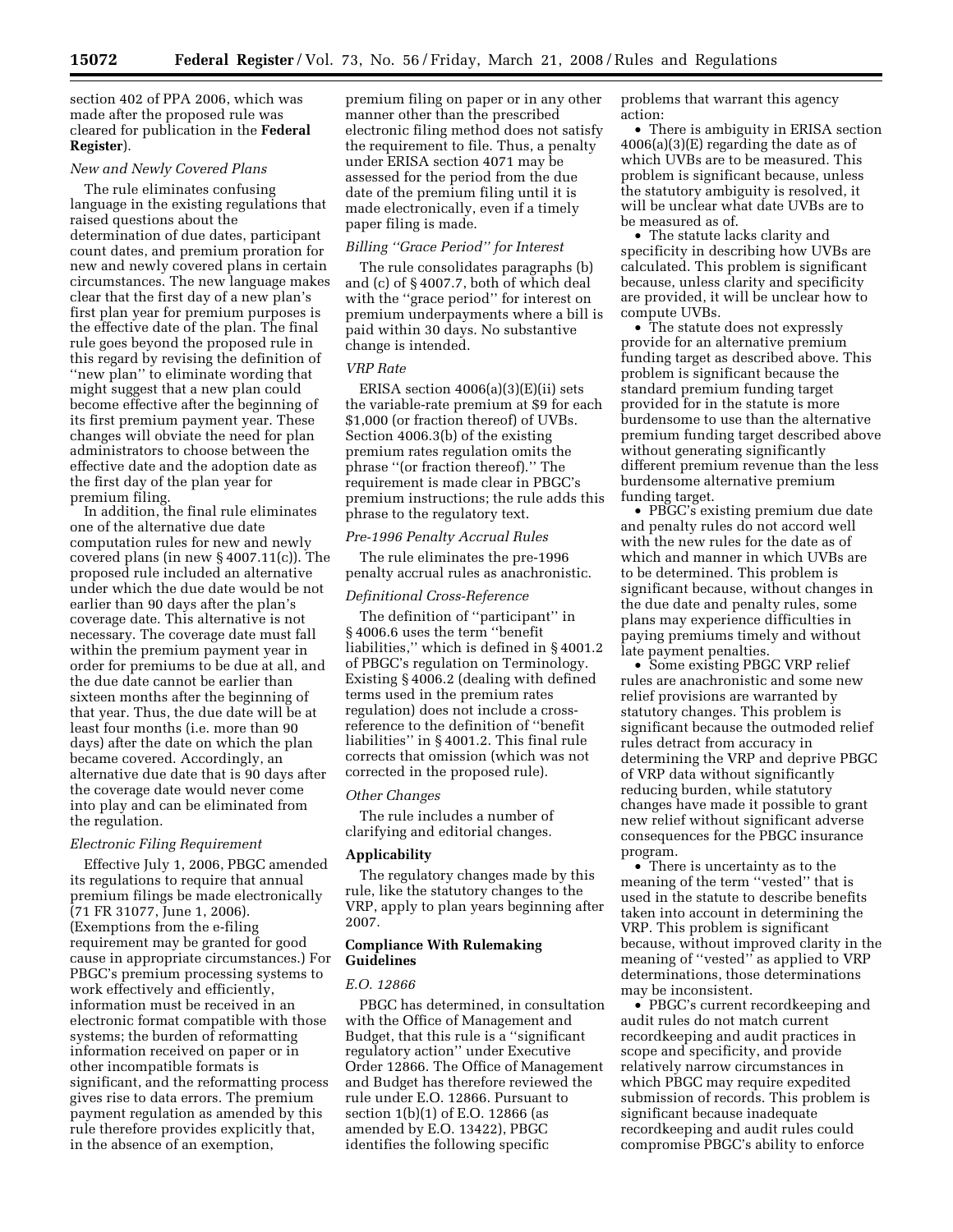the premium rules in the statute and PBGC's regulations thereunder.

• PBGC's existing premium payment regulation does not provide explicitly that, in the absence of an exemption, premium filing on paper or in any other manner other than the prescribed electronic filing method does not satisfy the requirement to file. This problem is significant because, in the absence of an explicit statement, filers might believe they had a basis for taking the position that penalties for late filing would not apply if they timely filed on paper or in some other non-approved manner.

# *Regulatory Flexibility Act*

PBGC certifies under section 605(b) of the Regulatory Flexibility Act (5 U.S.C. 601 *et seq.*) that the amendments in this final rule will not have a significant economic impact on a substantial number of small entities. Accordingly, as provided in section 605 of the Regulatory Flexibility Act (5 U.S.C. 601 *et seq.*), sections 603 and 604 do not apply.

Most of the amendments implement statutory changes made by Congress. They provide procedures for calculating, substantiating, and paying the premiums prescribed by statute and impose no significant burden beyond the burden imposed by statute. To the extent that this rule makes changes that are outside the explicit scope of the statute, they affect primarily the requirement to perform and manner of performing VRP calculations. When the VRP provisions were added to PBGC's regulations nearly 20 years ago, these calculations were mostly done using actuarial tables and hand calculators. Today they are almost universally done using high-memory, high-speed computers. The VRP calculations parallel funding calculations that must be done independently of PBGC premium requirements. Thus, the VRP calculations can be done for the most part by plugging in different parameters (such as interest rates) to computer programs that are used for funding purposes. The incremental cost of such calculations for entities of any size is insignificant. Not including a computation option like the existing alternative computation method (ACM) in the new rules does not significantly affect compliance costs because such an option would itself be complex and thus burdensome to use and because a simplified computation method is no longer needed in the current environment of computerized actuarial computations.

Changes that would tend to increase compliance costs (*e.g.,* elimination of the VRP exemption for well-funded

small plans) are offset by changes tending to reduce compliance costs (*e.g.,*  the introduction of the reporting exemption for plans of small employers paying the maximum capped VRP).

The shift from prior-year to currentyear data and the deferral of the due date for small plans (those with fewer than 100 participants) should not affect the cost of compliance. Under existing rules, UVBs are determined as of the end of the prior year (or in some cases the beginning of the current year) and the VRP is due 91⁄2 months later. Under the new rules, UVBs will be determined as of the UVB valuation date, which for most small plans may be any day in the current year. For plans that choose a valuation date at the beginning of the year, the VRP is now due 16 months later. For those that choose a valuation date at the end of the year, the VRP is now due 4 months later. For a plan that chooses a mid-year valuation date, the VRP is due 10 months later, providing about the same time for data-gathering and computations as under the existing rules. But even a 4-month period between the valuation date and the due date should be adequate for the datagathering and UVB computations of small plans, and the change in timing should not affect the cost of compliance.

PBGC believes that the changes to the recordkeeping requirements in general simply codify existing practices. The changes to the audit rules will not affect a significant number of plans of any size.

## *Paperwork Reduction Act*

The information collection requirements under this rule have been approved by the Office of Management and Budget under the Paperwork Reduction Act (OMB control number 1212–0009; expires 02/28/2011). An agency may not conduct or sponsor, and a person is not required to respond to, a collection of information unless it displays a currently valid OMB control number.

PBGC needs premium-related information to identify the plan for which premiums are paid to PBGC, to verify the determination of the premium, and to help the PBGC determine the magnitude of its exposure in the event of plan termination.

The information collection requirements under the premium rates and premium payment regulations that OMB approved included the following changes from those previously approved:

• Filers will be required to include in the addresses of the plan sponsor and plan administrator the countries where

the addresses are located (if other than the United States).

• Filers will no longer be required to report coverage status.

• Filers will be required to provide the plan contact's e-mail address (if any).

• Filers will no longer be required to provide information on participant notices under ERISA section 4011 (that requirement having been eliminated by PPA 2006).

• Filers will be required to report if they qualify for premium proration (for a short plan year) and if so, to report the number of months in the proration period. Proration will be reported separately from credits. (This change will not apply to 2008 estimated flatrate premium filings.)

• Filers will be required to report plan size (small, mid-size, or large) based on the prior year's participant count (or report that the plan is filing for the first time).

• Filers will have an opportunity to make alternative premium funding target elections as part of the premium filing.

• Filers will be required to report the participant count date.

• Most existing VRP information items will be eliminated in connection with the implementation of the new VRP rules. Items retained will be the identification of any applicable VRP exemption and the amount of UVBs.

• New VRP data required will be qualification for the VRP cap for certain plans of small employers, the UVB valuation date, the premium funding target as of the UVB valuation date, the premium funding target method (standard or alternative), whether the reported premium funding target is an estimate, the segment rates used to compute the premium funding target (or indication that the full yield curve was used), the market value of assets as of the UVB valuation date, the (unprorated) VRP cap (for plans eligible for the cap), and the (unprorated) uncapped VRP (for plans not eligible for the cap).

• For a final filing, filers will be required to report the date and type of event that results in the cessation of the filing obligation.

• The existing item on transfers from disappearing plans will be replaced by two new items: information about transfers from other plans (whether disappearing or not) and information about transfers to other plans. (This change will not apply to 2008 estimated flat-rate premium filings.)

• For frozen plans, filers will be required to identify the type of freeze and its effective date.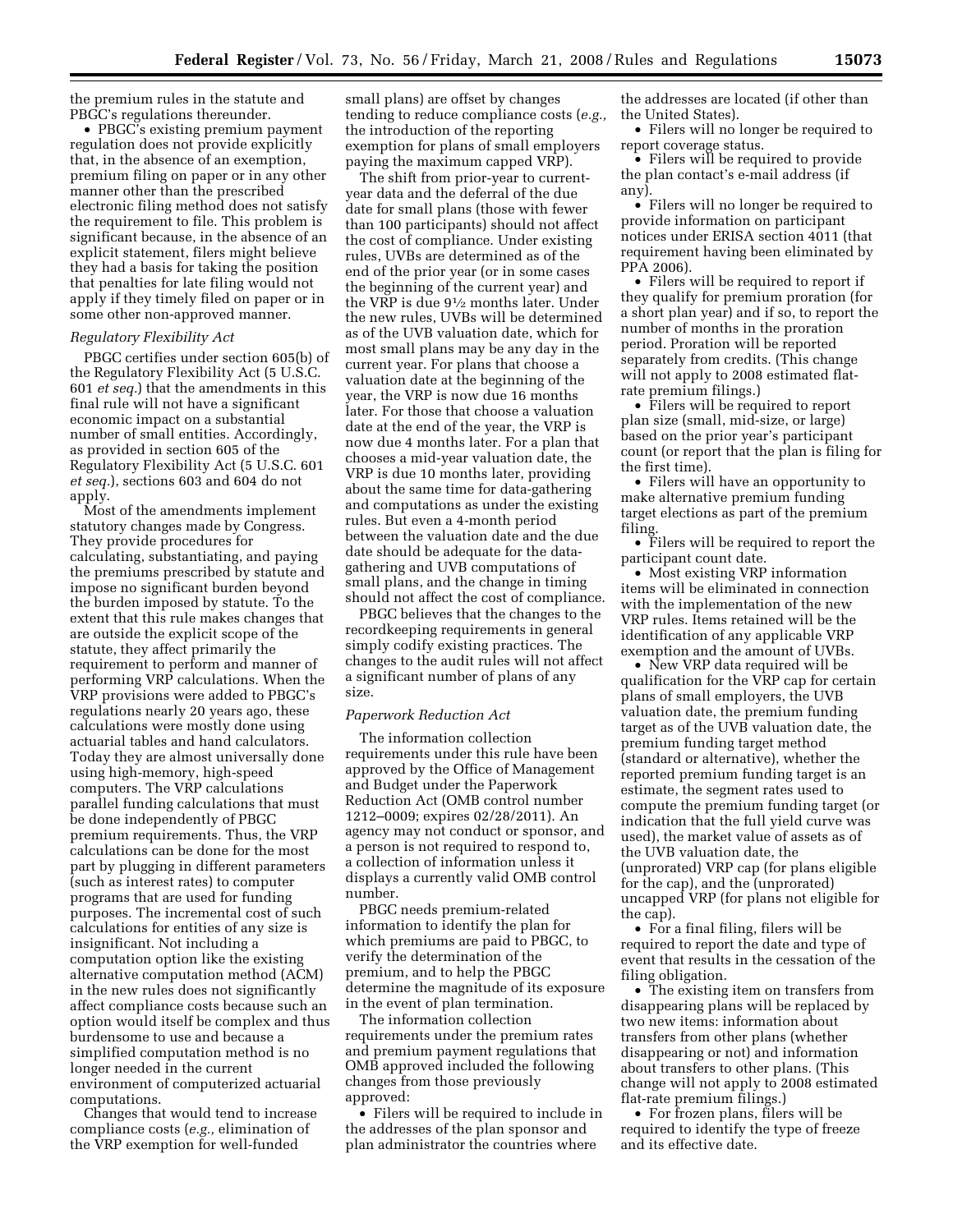• For amended filings, filers will be required to report any change in the beginning and ending dates of the plan year being reported and any change in the plan identifying numbers being reported from those in the original filing.

### **List of Subjects**

*29 CFR Part 4006* 

Pension insurance, Pensions.

### *29 CFR Part 4007*

Penalties, Pension insurance, Pensions, Reporting and recordkeeping requirements.

■ For the reasons given above, 29 CFR parts 4006 and 4007 are amended as follows.

## **PART 4006—PREMIUM RATES**

■ 1. The authority citation for part 4006 continues to read as follows:

**Authority:** 29 U.S.C. 1302(b)(3), 1306, 1307.

■ 2. In § 4006.2:

■ a. The introductory text is amended by removing the words ''chapter: Code'' and adding in their place the words ''chapter: benefit liabilities, Code''; and by removing the words ''irrevocable commitment, multiemployer plan'' and adding in their place the words ''irrevocable commitment, mandatory employee contributions, multiemployer plan''.

■ b. The definition of "new plan" is amended by removing the words ''became effective within'' and adding in their place the words ''did not exist before''.

■ c. The definition of "short plan year" is revised, and four new definitions are added, to read as follows:

# **§ 4006.2 Definitions.**

\* \* \* \* \* *Participant count* of a plan for a plan year means the number of participants in the plan on the participant count date

of the plan for the plan year. *Participant count date* of a plan for a

plan year means the date provided for in  $\S 4006.5(c)$ , (d), or (e) as applicable.

*Premium funding target* has the meaning described in § 4006.4(b)(1).

\* \* \* \* \* *Short plan year* means a plan year of coverage that is shorter than a normal plan year.

*UVB valuation date* of a plan for a plan year means the plan's funding valuation date for the plan year determined in accordance with ERISA section 303(g)(2).

■ 3. In § 4006.3:

■ a. Paragraph (a) is amended by removing the words ''last day of the

plan year preceding the premium payment year,'' and adding in their place the words ''participant count date''.

 $\blacksquare$  b. Paragraph (b)(1) is amended by removing the words ''\$1,000 of a singleemployer plan's unfunded vested benefits'' and adding in their place the words ''\$1,000 (or fraction thereof) of a single-employer plan's unfunded vested benefits for the premium payment year''.

■ 4. Section 4006.4 is revised to read as follows:

# **§ 4006.4 Determination of unfunded vested benefits.**

(a) *In general.* Except as provided in the exemptions and special rules under § 4006.5, the amount of a plan's unfunded vested benefits for the premium payment year is the excess (if any) of the plan's premium funding target for the premium payment year (determined under paragraph (b) of this section) over the fair market value of the plan's assets for the premium payment year (determined under paragraph (c) of this section). Unfunded vested benefits for the premium payment year must be determined as of the plan's UVB valuation date for the premium payment year, based on the plan provisions and the plan's population as of that date. The determination must be made in a manner consistent with generally accepted actuarial principles and practices.

(b) *Premium funding target*— (1) *In general.* A plan's premium funding target is its standard premium funding target under paragraph (b)(2) of this section or, if an election to use the alternative premium funding target under § 4006.5(g) is in effect, its alternative premium funding target under § 4006.5(g).

(2) *Standard premium funding target.*  A plan's standard premium funding target under this section is the plan's funding target as determined under ERISA section 303(d) (or 303(i), if applicable) for the premium payment year using the same assumptions that are used for funding purposes, except that—

(i) Only vested benefits are taken into account, and

(ii) The interest rates to be used are the segment rates for the month preceding the month in which the premium payment year begins that are determined in accordance with ERISA section 4006(a)(3)(E)(iv). These are the rates that would be determined under ERISA section 303(h)(2)(C) if ERISA section 303(h)(2)(D) were applied by using the monthly yields for the month preceding the month in which the

premium payment year begins on investment grade corporate bonds with varying maturities and in the top 3 quality levels rather than the average of such yields for a 24-month period. For this purpose, the transition rule in ERISA section  $303(h)(2)(G)$  is inapplicable.

(c) *Value of assets.* The fair market value of a plan's assets under this section is determined in the same manner as for funding purposes under ERISA section 303(g)(3) and (4), except that averaging as described in ERISA section 303(g)(3)(B) must not be used and prior year contributions are included only to the extent received by the plan by the date the premium is filed. Contribution receipts must be accounted for as described in ERISA section  $303(g)(4)$ , using effective interest rates determined under ERISA section 303(h)(2)(A) (not rates that could be determined based on the segment rates described in paragraph (b)(2) of this section).

(d) ''*Vested.*'' For purposes of ERISA section 4006(a)(3)(E), this part, and part 4007 of this chapter:

(1) A participant's benefit that is otherwise vested does not fail to be vested merely because of the circumstance that the participant is living, in the case of the following death benefits:

(i) A qualified pre-retirement survivor annuity (as described in ERISA section 205(e)), (ii) A post-retirement survivor annuity that pays some or all of the participant's benefit amount for a fixed or contingent period (such as a joint and survivor annuity or a certain and continuous annuity), and

(iii) A benefit that returns the participant's accumulated mandatory employee contributions (as described in ERISA section  $204(c)(2)(C)$ .

(2) A benefit otherwise vested does not fail to be vested merely because of the circumstance that the benefit may be eliminated or reduced by the adoption of a plan amendment or by the occurrence of a condition or event (such as a change in marital status).

(3) A participant's pre-retirement lump-sum death benefit (other than a benefit described in paragraph (d)(1)(iii) of this section) is not vested if the participant is living.

(4) A participant's disability benefit is not vested if the participant is not disabled.

(e) Illustration of vesting principles. The vesting principles set forth in paragraph (d) of this section are illustrated by the following examples:

*(1) Example 1.* Under Plan A, if a participant retires at or after age 55 but before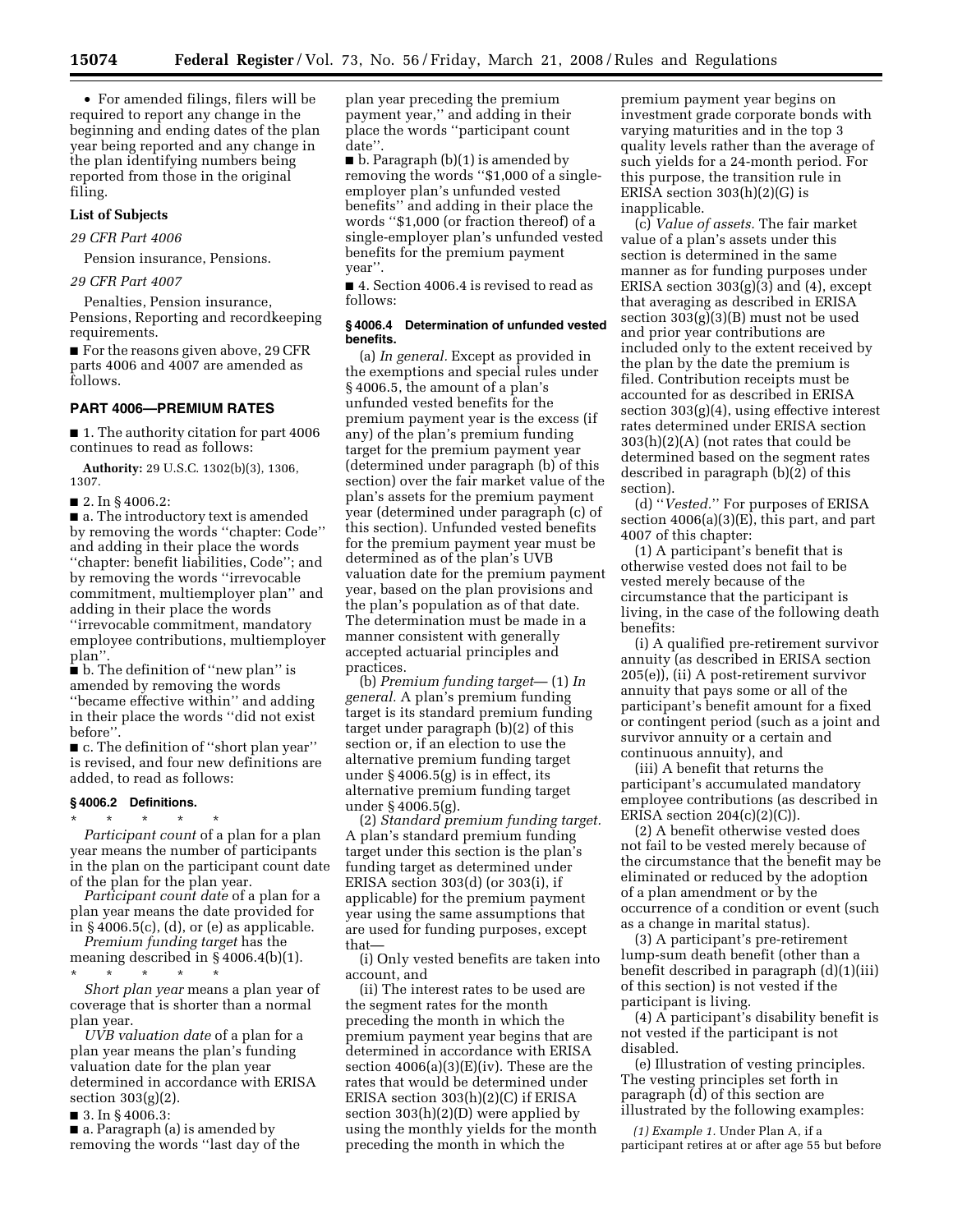age 62, the participant receives a temporary supplement from retirement until age 62. The supplement is not a QSUPP (qualified social security supplement), as defined in Treasury Reg. § 1.401(a)(4)–12, and is not protected under Code section 411(d)(6). The temporary supplement is considered vested, and its value is included in the premium funding target, for each participant who, on the UVB valuation date, is at least 55 but less than 62, and thus eligible for the supplement. The calculation is unaffected by the fact that the plan could be amended to remove the supplement after the UVB valuation date.

*(2) Example 2.* Plan B provides a qualified pre-retirement survivor annuity (QPSA) upon the death of a participant who has five years of service, at no charge to the participant. The QPSA is considered vested, and its value is included in the premium funding target, for each participant who, on the UVB valuation date, has five years of service and is thus eligible for the QPSA. The calculation is unaffected by the fact that the participant is alive on that date.

(f) *Plans to which special funding rules apply.* Unfunded vested benefits must be determined (whether the standard premium funding target or the alternative premium funding target is used) without regard to the following provisions of the Pension Protection Act of 2006 (Pub. L. 109–280):

(1) Section 104, dealing generally with plans of cooperatives.

(2) Section 105, dealing generally with plans affected by settlement agreements with PBGC.

(3) Section 106, dealing generally with plans of government contractors.

 $(4)$  Section  $\overline{4}02$ , dealing generally with plans of commercial passenger airlines and airline caterers.

■ 5. In § 4006.5:

■ a. Paragraph (a) introductory text is amended by removing the words "paragraphs  $(a)(1)$ – $(a)(5)$ " and adding in their place the words ''paragraphs  $(a)(1)$ – $(a)(3)$ "; and by removing the words ''determine its unfunded vested benefits'' and adding in their place the words ''determine or report its unfunded vested benefits''.

■ b. Paragraphs (a)(1) and (a)(5) are removed.

 $\blacksquare$  c. Paragraphs (a)(2), (a)(3), and (a)(4) are redesignated as paragraphs (a)(1),  $(a)(2)$ , and  $(a)(3)$  respectively.

■ d. Redesignated paragraph (a)(1) is amended by removing the words ''benefit liabilities'' from the heading and adding in their place the word ''participants''; by removing the word ''did'' and adding in its place the word ''does''; and by removing the words ''last day of the plan year preceding the premium payment year'' and adding in their place the words ''UVB valuation date''.

■ e. Redesignated paragraph (a)(2) is amended by removing the figures

"412(i)" where they appear once in the heading and once in the body of the paragraph and adding in their place the figures ''412(e)(3)''; by removing the word ''was'' and adding in its place the word ''is''; and by removing the words ''last day of the plan year preceding the premium payment year'' and adding in their place the words ''UVB valuation date''.

■ f. Redesignated paragraph (a)(3)(ii) is amended by removing the words ''last day of the plan year preceding the premium payment year'' and adding in their place the words ''UVB valuation date''.

■ g. The heading of paragraph (e) is amended by removing the words ''*Special determination date rule for*'' and adding in their place the words ''*Participant count date;*''.

■ h. Paragraph (e)(2) introductory text is amended by removing the words

''paragraph (e)(2) if'' and adding in their place the words ''paragraph (e)(2) for a plan year if''.

■ i. Paragraph (e)(2)(ii) is amended by removing the words ''on the first day of the plan's premium payment year'' and adding in their place the words ''at the beginning of the plan year''.

■ j. Paragraph (f) introductory text is amended by removing the words ''year as described'' and adding in their place the words ''year described''.

 $\blacksquare$  k. Paragraphs (b), (c), (d), (e)(1), and (f)(1) are revised, and paragraph (g) is added, to read as follows:

#### **§ 4006.5 Exemptions and special rules.**

\* \* \* \* \*

(b) *Reporting exemption for plans paying capped variable-rate premium.* A plan that qualifies for the variable-rate premium cap described in ERISA section 4006(a)(3)(H) is not required to determine or report its unfunded vested benefits under § 4006.4 if it reports that it qualifies for the cap and pays a variable-rate premium equal to the amount of the cap.

(c) *Participant count date; in general.*  Except as provided in paragraphs (d) and (e) of this section, the participant count date of a plan for a plan year is the last day of the prior plan year.

(d) *Participant count date; new and newly-covered plans.* The participant count date of a new plan or a newlycovered plan for a plan year is the first day of the plan year. For this purpose, a new plan's first plan year begins on the plan's effective date.

(e) *Participant count date; certain mergers and spinoffs.* 

(1) The participant count date of a plan described in paragraph (e)(2) of this section for a plan year is the first day of the plan year.

\* \* \* \* \* (f) *Proration for certain short plan years.* \* \* \*

(1) *New or newly covered plan.* A new plan becomes effective less than one full year before the beginning of its second plan year, or a newly-covered plan becomes covered on a date other than the first day of its plan year. (Cessation of coverage before the end of a plan year does not give rise to proration under this section.)

\* \* \* \* \* (g) *Alternative premium funding target.* A plan's alternative premium funding target is the vested portion of the plan's funding target under ERISA section 303(d)(1) that is used to determine the plan's minimum contribution under ERISA section 303 for the premium payment year, that is, the amount that would be determined under ERISA section 303(d)(1) if only vested benefits were taken into account. A plan may elect to compute unfunded vested benefits using the alternative premium funding target instead of the standard premium funding target described in § 4006.4(b)(2), and may revoke such an election, in accordance with the provisions of this paragraph (g). A plan must compute its unfunded vested benefits using the alternative premium funding target instead of the standard premium funding target described in § 4006.4(b)(2) if an election under this paragraph (g) to use the alternative premium funding target is in effect for the premium payment year.

(1) An election under this paragraph (g) to use the alternative premium funding target for a plan must specify the first plan year to which it applies and must be filed by the plan's variablerate premium due date for that plan year. The first plan year to which the election applies must begin at least five years after the first plan year to which a revocation of a prior election applied. The election will be effective—

(i) For the plan year for which made and for all plan years that begin less than five years thereafter, and

(ii) For all succeeding plan years until the first plan year to which a revocation of the election applies.

(2) A revocation of an election under this paragraph (g) to use the alternative premium funding target for a plan must specify the first plan year to which it applies and must be filed by the plan's variable-rate premium due date for that plan year. The first plan year to which the revocation applies must begin at least five years after the first plan year to which the election applied.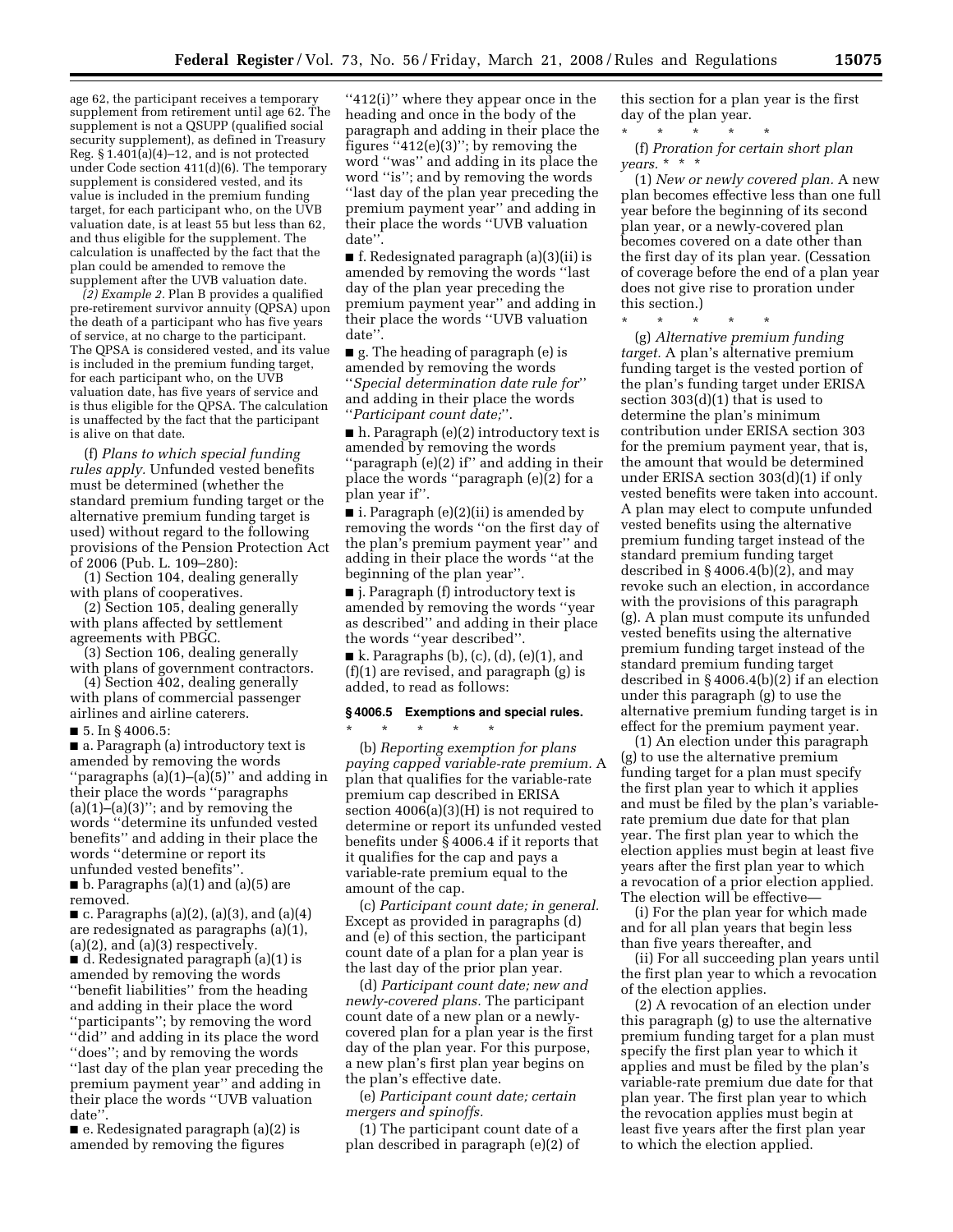■ 6. In paragraph (c) of § 4006.6:  $\blacksquare$  a. Example 1 is amended by removing the words ''July 1, 2000'' and adding in their place the words ''July 1, 2008''; by removing the words ''December 31, 2000'' where they appear twice and adding in their place the words ''December 31, 2008''; by removing the words ''snapshot date'' and adding in their place the words ''participant count date''; and by removing the words ''2001 premium'' where they appear twice and adding in their place the words ''2009 premium''.

■ b. Example 2 is amended by removing the words ''February 1, 2002'' where they appear twice and adding in their place the words ''February 1, 2010''; by removing the words ''July 1, 2000'' and adding in their place the words ''July 1, 2008''; by removing the words ''July 1, 2001'' and adding in their place the words ''July 1, 2009''; by removing the words ''December 31, 2002'' and adding in their place the words ''December 31, 2010''; by removing the words ''snapshot date'' and adding in their place the words ''participant count date''; and by removing the words ''2003 premium'' where they appear twice and adding in their place the words ''2011 premium''.

■ c. Example 3 is amended by removing the words ''January 1, 2004'' and adding in their place the words ''January 1, 2012''; by removing the words ''December 30, 2005'' where they appear twice and adding in their place the words ''December 30, 2013''; by removing the words "January 9, 2006" and adding in their place the words ''January 9, 2014''; by removing the words ''December 31, 2005'' and adding in their place the words ''December 31, 2013''; by removing the words ''snapshot date'' and adding in their place the words ''participant count date''; and by removing the words ''2006 premium'' where they appear twice and adding in their place the words ''2014 premium''.

■ d. Example 4 is amended by removing the words ''January 1, 2006'' and adding in their place the words ''January 1, 2014''; by removing the words ''December 31, 2005'' and adding in their place the words ''December 31, 2013''; and by removing the words ''2006 premium'' and adding in their place the words ''2014 premium''.

## **PART 4007—PAYMENT OF PREMIUMS**

■ 7. The authority citation for part 4007 continues to read as follows:

**Authority:** 29 U.S.C. 1302(b)(3), 1303(a), 1306, 1307.

■ 8. In § 4007.2:

■ a. Paragraph (a) is amended by removing the word ''insurer,''; and by removing the words ''multiemployer plan,''.

■ b. Paragraph (b) is amended by removing the words ''participant, premium payment year'' and adding in their place the words ''participant, participant count, premium funding target, premium payment year''. ■ 9. In § 4007.3:

■ a. The first three sentences (ending with the words ''prescribed in the instructions.'') of the text of § 4007.3 are designated as paragraph (a), and the remainder of the text (beginning with the words ''Information must be filed electronically'') is designated as paragraph (b).

■ b. Newly designated paragraph (a) is amended by adding the heading ''In general.''; and by removing the words ''estimation, declaration, reconciliation, and payment'' and adding in their place the words ''estimation, determination, declaration, and payment''.

■ c. Newly designated paragraph (b) is amended by adding the heading ''*Electronic filing*.''; by removing the words ''requirement to file electronically does not apply'' and adding in their place the words ''requirement to file electronically applies to all estimated and final flatrate and variable-rate premium filings (including amended filings) but does not apply''; and by adding two new sentences to the end of the paragraph to read as follows:

## **§ 4007.3 Filing requirement; method of filing.**

\* \* \* \* \* (b) *Electronic filing.* \* \* \* Unless an exemption applies, filing on paper or in any other manner other than by a prescribed electronic filing method does not satisfy the requirement to file. Failure to file electronically as required is subject to penalty under ERISA section 4071.

■ 10. In § 4007.7, paragraph (c) is removed, and paragraph (b) is revised to read as follows:

### **§ 4007.7 Late payment interest charges.**

\* \* \* \* \* (b) With respect to any PBGC bill for a premium underpayment and/or interest thereon, interest will accrue only until the date of the bill if the premium underpayment and interest billed are paid within 30 days after the date of the bill.

■ 11. In § 4007.8:

■ a. Paragraph (a) introductory text is amended by adding at the end of the paragraph the words ''The penalty rate is—''.

■ b. Paragraph (a)(1) introductory text and paragraph (a)(2) are removed, and paragraphs  $(a)(1)(i)$  and  $(a)(1)(ii)$  are redesignated as paragraphs (a)(1) and (a)(2) respectively.

■ c. Paragraph (f) is amended by removing the figures

" $\frac{1}{2}$  4007.11(a)(2)(iii)" and adding in their place the figures ''§ 4007.11(a)(3)(iii)''; by removing the words ''filing is due if fewer'' and adding in their place the words ''filing is due if either—Fewer''; by removing the period at the end of paragraph (f) and adding in its place '', or''; and by designating as paragraph (f)(1) the portion of the text of paragraph (f) that begins with the words ''Fewer than 500''.

■ d. Paragraph (i) is amended by removing the figures

" $\frac{1}{5}$  4007.11(a)(2)(iii)" and adding in their place the figures ''§ 4007.11(a)(3)(iii)''. ■ e. New paragraphs (f)(2) and (j) are added to read as follows:

#### **§ 4007.8 Late payment penalty charges.**

\* \* \* \* \*

(f) *Safe-harbor relief for certain large plans.* \* \* \*  $*$  \*

(2) The due date for paying the flatrate premium for the plan year preceding the premium payment year is later than the due date for paying the flat-rate premium for the premium payment year.

\* \* \* \* \* (j) *Variable-rate premium penalty relief.* This waiver applies in the case of a plan for which a reconciliation filing is required under § 4007.11(a)(2)(ii) or (a)(3)(iv). PBGC will waive the penalty on any underpayment of the variablerate premium for the period that ends on the earlier of the date the reconciliation filing is due or the date the reconciliation filing is made if, by the date the variable-rate premium for the premium payment year is due under § 4007.11(a)(2)(i) or (a)(3)(ii)—

(1) The plan administrator reports— (i) The fair market value of the plan's assets for the premium payment year, and

(ii) An estimate of the plan's premium funding target for the premium payment year that is certified by an enrolled actuary to be a reasonable estimate that takes into account the most current data available to the enrolled actuary and that has been determined in accordance with generally accepted actuarial principles and practices; and

(2) The plan administrator pays at least the amount of variable-rate premium determined from the value of assets and estimated premium funding target so reported.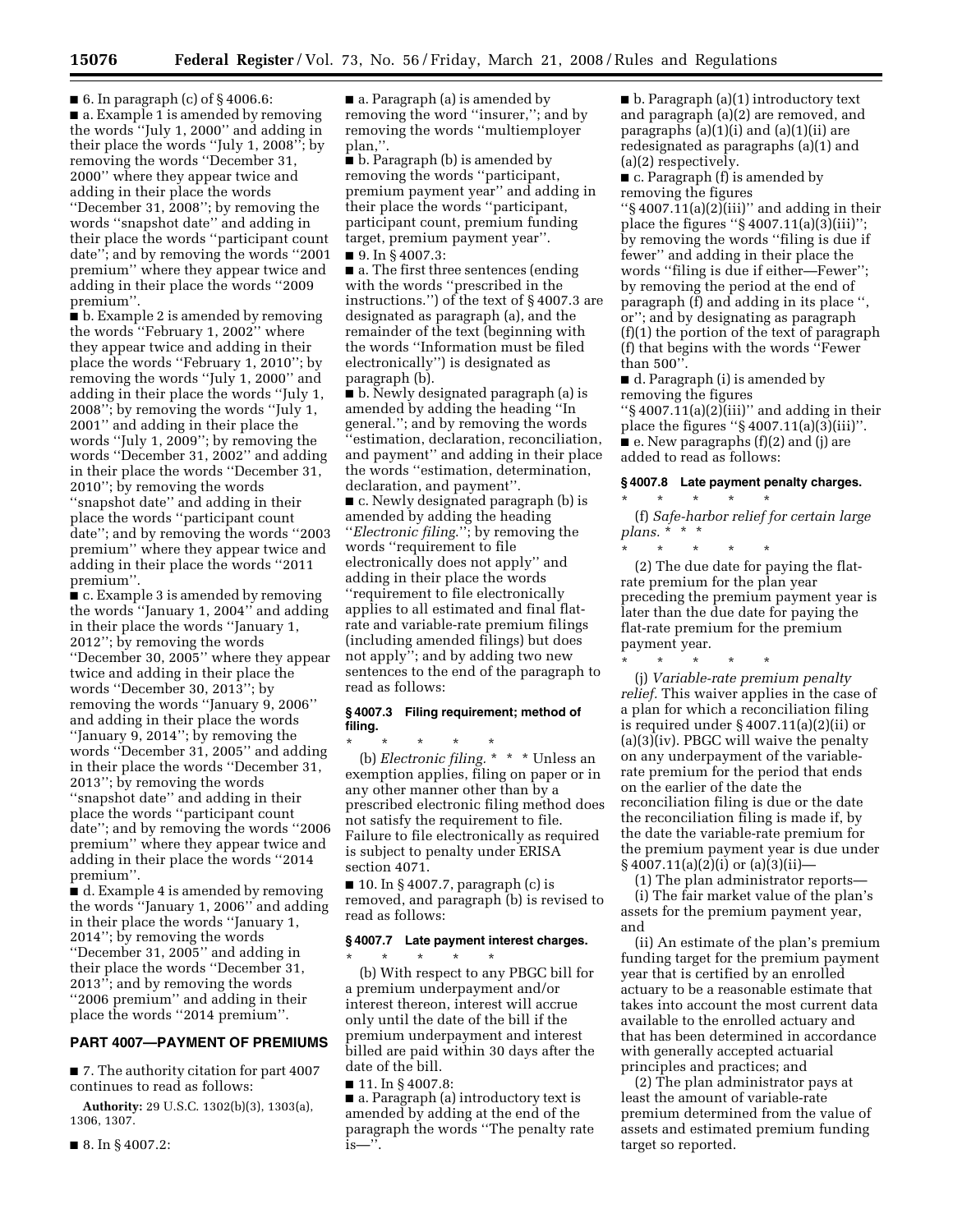# ■ 12. In § 4007.10:

 $\blacksquare$  a. Paragraph (c)(3) is amended by removing the words ''that collection of unpaid premiums (or any associated interest or penalties) would otherwise be jeopardized'' and adding in their place the words ''that the interests of PBGC may be prejudiced by a delay in the receipt of the information (e.g., where collection of unpaid premiums (or any associated interest or penalties) would otherwise be jeopardized)''.  $\blacksquare$  b. Paragraphs (a)(1), (b), and (c)(1) are revised, and paragraph (a)(4) is added, to read as follows:

### **§ 4007.10 Recordkeeping; audits; disclosure of information.**

(a) *Retention of records to support premium payments*—(1) *In general.* The designated recordkeeper under paragraph (a)(3) of this section must retain, for a period of six years after the premium due date, all plan records that are necessary to establish, support, and validate the amount of any premium required to be paid and any information required to be reported (''premiumrelated information'') under this part and part 4006 of this chapter and under PBGC's premium filing instructions. Records that must be retained pursuant to this paragraph include, but are not limited to, records that establish the number of plan participants and that support and demonstrate the calculation of unfunded vested benefits.

\* \* \* \* \*

(4) *Records.* (i) Records that must be retained pursuant to paragraph (a)(1) of this section include, but are not limited to, records prepared by the plan administrator, a plan sponsor, an employer required to contribute to the plan with respect to its employees, an enrolled actuary performing services for the plan, or an insurance carrier issuing any contract to pay benefits under the plan.

(ii) For purposes of this section, ''records'' include, but are not limited to, plan documents; participant data records; personnel and payroll records; actuarial tables, worksheets, and reports; records of computations, projections, and estimates; benefit statements, disclosures, and applications; financial and tax records; insurance contracts; records of plan procedures and practices; and any other records, whether in written, electronic, or other format, that are relevant to the determination of the amount of any premium required to be paid or any premium-related information required to be reported.

(iii) When a record to be produced for PBGC inspection and copying exists in more than one format, it must be

produced in the format specified by PBGC.

(b) *PBGC audit*—(1) *In general.* In order to determine the correctness of any premium paid or premium-related information reported or to determine the amount of any premium required to be paid or any premium-related information required to be reported, PBGC may—

(i) Audit any premium filing,

(ii) Inspect and copy any records that are relevant to the determination of the amount of any premium required to be paid and any premium-related information required to be reported, including (without limitation) the records described in paragraph (a) of this section, and

(iii) Require disclosure of any manual or automated system or process used to determine any premium paid or premium-related information reported, and demonstration of its operation in order to permit PBGC to determine the effectiveness of the system or process and the reliability of information produced by the system or process.

(2) *Deficiencies found on audit.* If, upon audit, PBGC determines that a premium due under this part was underpaid, late payment interest and penalty charges will apply as provided for in this part. If, upon audit, PBGC determines that required information was not timely and accurately reported, a penalty may be assessed under ERISA section 4071.

(3) *Insufficient records.* In determining the premium due, if, in the judgment of PBGC, a plan's records fail to establish the participant count or (for a single-employer plan) the plan's unfunded vested benefits for any premium payment year, PBGC may rely on data it obtains from other sources (including the IRS and the Department of Labor) for presumptively establishing the participant count and/or unfunded vested benefits for premium computation purposes.

(c) *Providing record information*—(1) *In general.* A designated recordkeeper must make the records retained pursuant to paragraph (a) of this section available to PBGC promptly upon request for inspection and photocopying (or, for electronic records, inspection, electronic copying, and printout) at the location where they are kept (or another, mutually agreeable, location). If PBGC requests in writing that records retained pursuant to paragraph (a) of this section, or information in such records, be submitted to PBGC, the designated recordkeeper must submit the requested materials to PBGC either electronically or by hand, mail, or commercial delivery service within 45 days of the

date of PBGC's request therefor, or by a different time specified in the request. \* \* \* \* \*

■ 13. In § 4007.11, paragraphs (a), (b), and (c) are revised to read as follows:

#### **§ 4007.11 Due dates.**

(a) *In general.* For flat-rate and variable-rate premiums, the premium filing due date for small plans is prescribed in paragraph (a)(1) of this section, the premium filing due date for mid-size plans is prescribed in paragraph (a)(2) of this section, and the premium filing due dates for large plans are prescribed in paragraph (a)(3) of this section.

(1) *Small plans.* If the plan had fewer than 100 participants for whom flat-rate premiums were payable for the plan year preceding the premium payment year, the due date is the last day of the sixteenth full calendar month following the end of the plan year preceding the premium payment year.

(2) *Mid-size plans.* If the plan had 100 or more but fewer than 500 participants for whom flat-rate premiums were payable for the plan year preceding the premium payment year:

(i) The due date is the fifteenth day of the tenth full calendar month following the end of the plan year preceding the premium payment year.

(ii) If the premium funding target is not known by the date specified in paragraph (a)(2)(i) of this section, a reconciliation filing and any required variable-rate premium payment must be made by the last day of the sixteenth full calendar month following the end of the plan year preceding the premium payment year.

(3) *Large plans.* If the plan had 500 or more participants for whom flat-rate premiums were payable for the plan year preceding the premium payment year:

(i) The due date for the flat-rate premium required by § 4006.3(a) of this chapter is the last day of the second full calendar month following the close of the plan year preceding the premium payment year.

(ii) The due date for the variable-rate premium required by § 4006.3(b) of this chapter for single-employer plans is the fifteenth day of the tenth full calendar month following the end of the plan year preceding the premium payment year.

(iii) If the participant count is not known by the date specified in paragraph (a)(3)(i) of this section, a reconciliation filing and any required flat-rate premium payment must be made by the date specified in paragraph (a)(3)(ii) of this section.